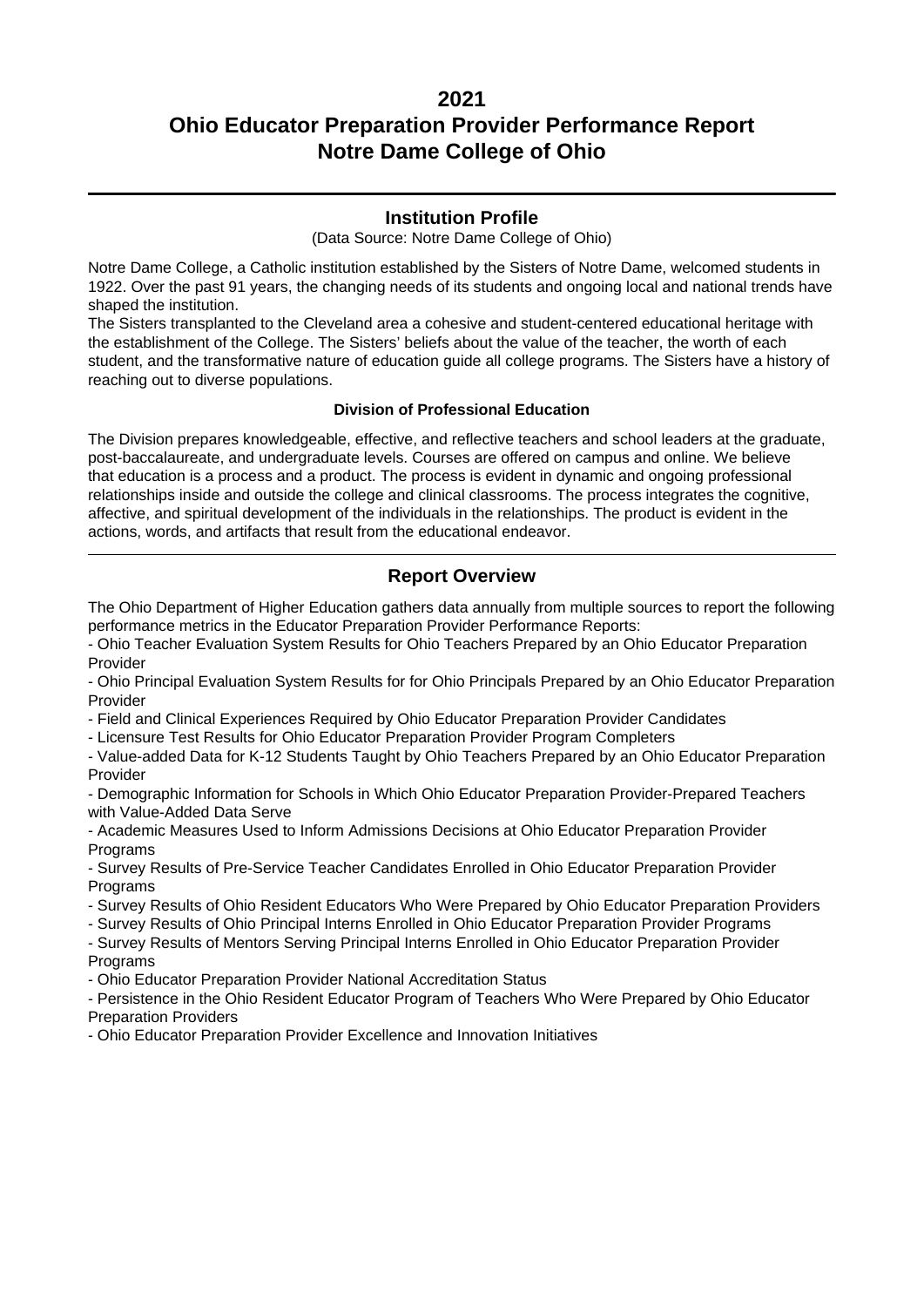## **Ohio Teacher Evaluation System (OTES) Results for Ohio Teachers Prepared by an Ohio Educator Preparation Provider at Notre Dame College of Ohio**

Reporting Period from Sept 1, 2020 to Aug 31, 2021 (Data Source: Ohio Department of Education)

#### **Description of Data:**

Ohio's system for evaluating teachers (Ohio's Teacher Evaluation System) provides educators with a detailed view of their performance, with a focus on specific strengths and opportunities for improvement. The system is research-based and designed to be transparent, fair, and adaptable to the specific contexts of Ohio's school districts. Furthermore, it builds on what educators know about the importance of ongoing assessment and feedback as a powerful vehicle to support improved practice. Teacher performance and student academic growth are the two key components of Ohio's evaluation system.

An apparent dip in evaluations for the most recent "Initial License Effective Year" cohort comes from the perception that any given year's evaluation results are actually a chronological view of evaluations. Rather, it's a view of the evaluations from that school year, showing four different cohorts of licensed educators. The most recently licensed cohort will eventually have more evaluation results in its second year as more educators find employment as teachers or principals.

Limitations of the Ohio Teacher Evaluation System (OTES) Data:

1. The information in the report is for those individuals receiving their licenses with effective years of 2018, 2019, 2020 and 2021.

2. The teacher evaluation data in this report are provided by the Ohio Department of Education.

3. Due to ORC 3333.041(B), annual results must be masked for institutions with fewer than 10 completers with OTES data.

| <b>Associated Teacher Evaluation Classifications</b> |                 |                 |                 |                 |  |  |
|------------------------------------------------------|-----------------|-----------------|-----------------|-----------------|--|--|
| <b>Initial Licensure</b><br><b>Effective Year</b>    | # Accomplished  | # Skilled       | # Developing    | # Ineffective   |  |  |
| 2017                                                 | 14              | 20              | N <sub>10</sub> | N <sub>10</sub> |  |  |
| 2018                                                 | 11              | 22              | N <sub>10</sub> | N <sub>10</sub> |  |  |
| 2019                                                 | N <sub>10</sub> | 29              | N <sub>10</sub> | N <sub>10</sub> |  |  |
| 2020                                                 | N <sub>10</sub> | N <sub>10</sub> | N <sub>10</sub> | N <sub>10</sub> |  |  |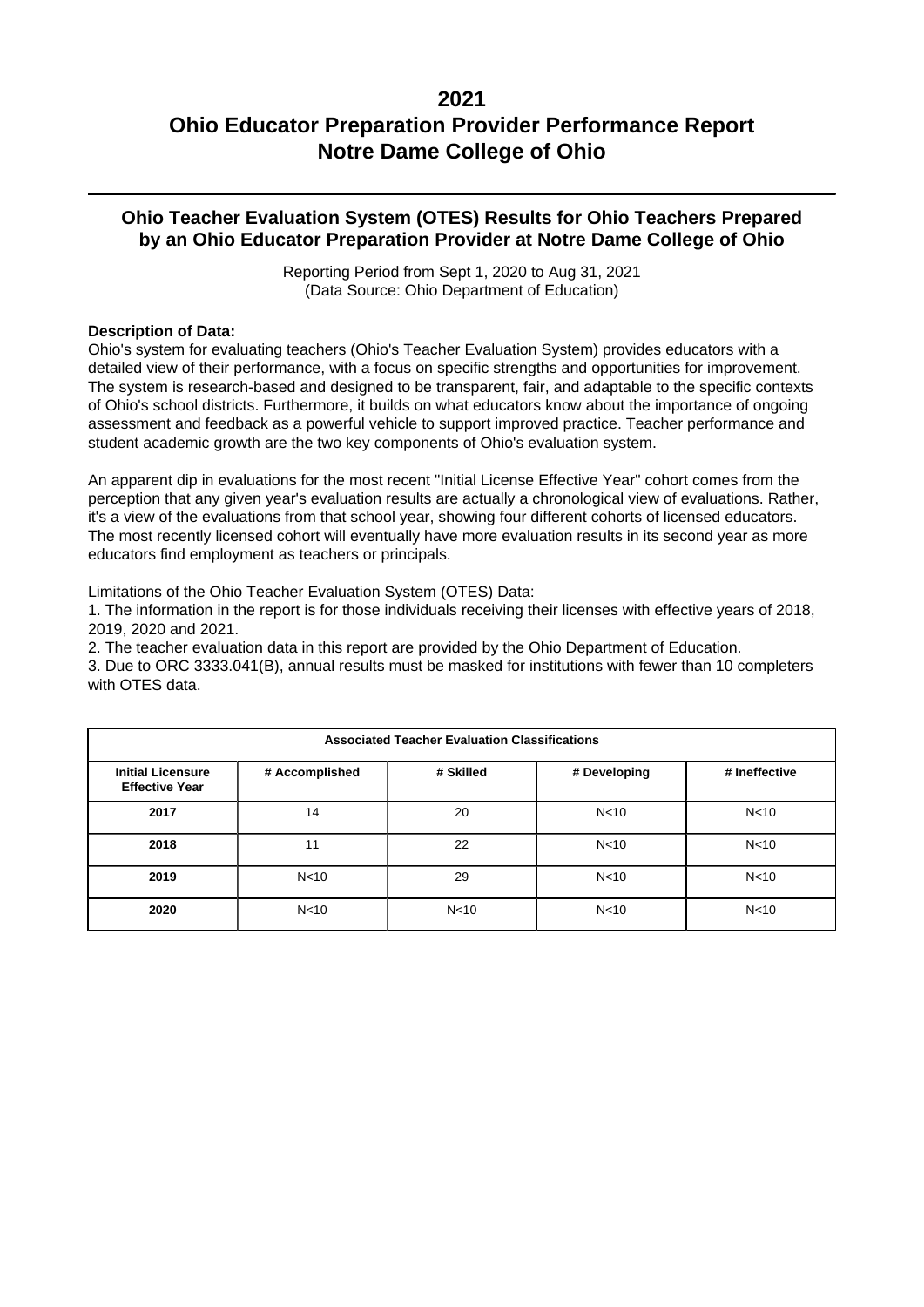## **Ohio Principal Evaluation System (OPES) Results for Individuals Completing Principal Preparation Programs at Notre Dame College of Ohio**

Reporting Period from Sept 1, 2020 to Aug 31, 2021 (Data Source: Ohio Department of Education)

#### **Description of Data:**

Ohio's system for evaluating principals (Ohio's Principal Evaluation System) provides building leaders with a detailed view of their performance, with a focus on specific strengths and opportunities for improvement.

The Ohio Principal Evaluation System (OPES) data reported here are limited in that the information in the report is for those individuals receiving their licenses with effective years of 2017, 2018, 2019 and 2020.

An apparent dip in evaluations for the most recent "Initial License Effective Year" cohort comes from the perception that any given year's evaluation results are actually a chronological view of evaluations. Rather, it's a view of the evaluations from that school year, showing four different cohorts of licensed educators. The most recently licensed cohort will eventually have more evaluation results in its second year as more educators find employment as teachers or principals.

| <b>Associated Principal Evaluation Classifications</b> |                 |                 |                 |                 |  |  |  |
|--------------------------------------------------------|-----------------|-----------------|-----------------|-----------------|--|--|--|
| <b>Initial Licensure</b><br><b>Effective Year</b>      | # Accomplished  | # Skilled       | # Developing    | # Ineffective   |  |  |  |
| 2017                                                   | N <sub>10</sub> | N <sub>10</sub> | N <sub>10</sub> | N <sub>10</sub> |  |  |  |
| 2018                                                   | N <sub>10</sub> | N <sub>10</sub> | N <sub>10</sub> | N <sub>10</sub> |  |  |  |
| 2019                                                   | N <sub>10</sub> | N <sub>10</sub> | N <sub>10</sub> | N <sub>10</sub> |  |  |  |
| 2020                                                   | N <sub>10</sub> | N <sub>10</sub> | N <sub>10</sub> | N <sub>10</sub> |  |  |  |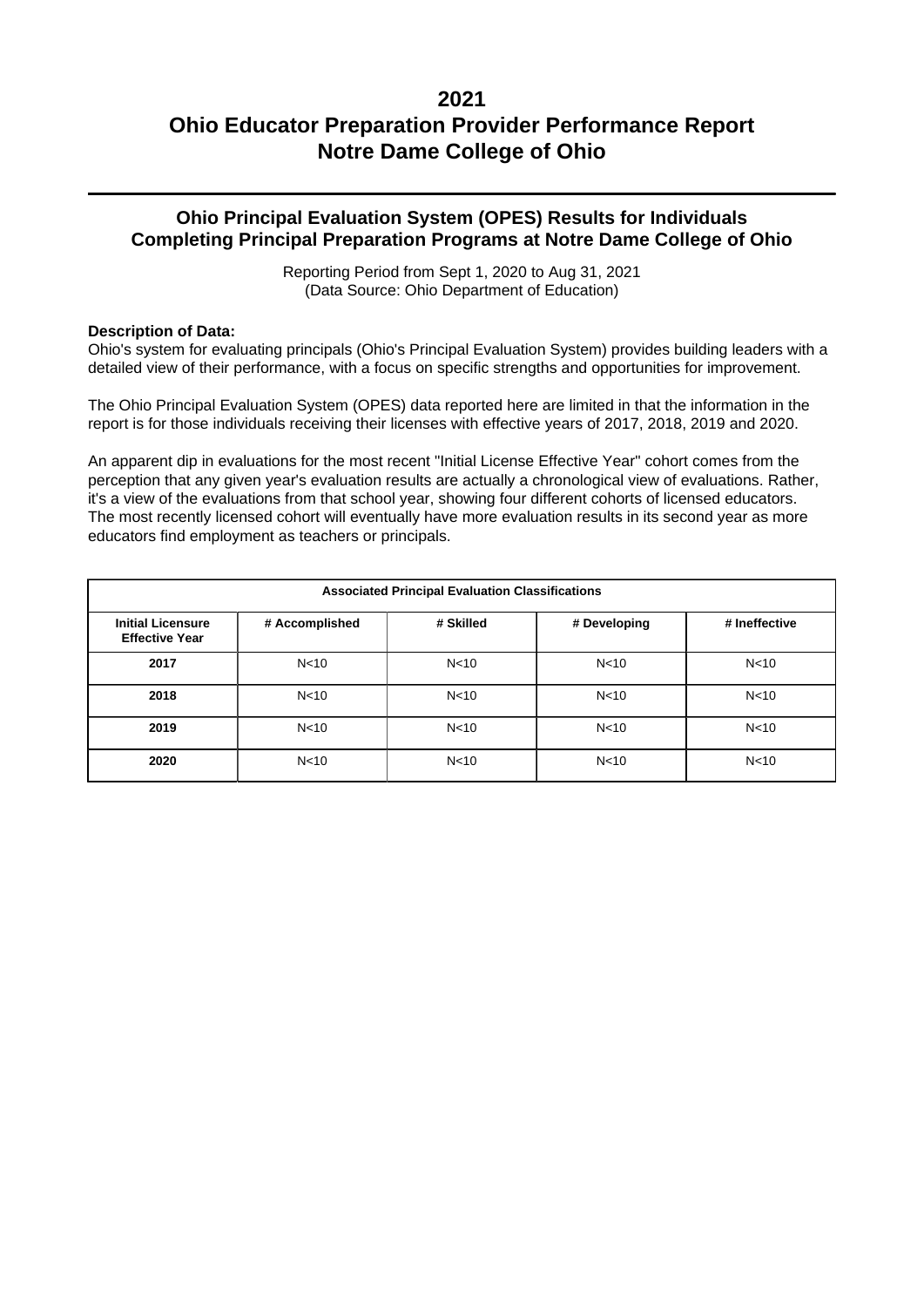### **Field and Clinical Experiences for Candidates at Notre Dame College of Ohio**

Reporting Period from Sept 1, 2020 to Aug 31, 2021 (Data Source: Notre Dame College of Ohio)

#### **Description of Data:**

Ohio requires that educator candidates complete field and clinical experiences in school settings as part of their preparation. These experiences include early and ongoing field-based opportunities and the culminating pre-service clinical experience commonly referred to as "student teaching." The specific requirements beyond the requisite statewide minimums for these placements vary by institution and by program. The information below is calculated based on data reported by Ohio Educator Preparation Providers.

| <b>Teacher Preparation Programs</b>                                                                                 |                     |  |  |  |  |
|---------------------------------------------------------------------------------------------------------------------|---------------------|--|--|--|--|
| <b>Field/Clinical Experience Element</b>                                                                            | <b>Requirements</b> |  |  |  |  |
| Require edTPA National Scoring from candidates in teacher preparation programs at the<br>institution                | N                   |  |  |  |  |
| Minimum number of field/clinical hours required of candidates in teacher preparation programs<br>at the institution | 100                 |  |  |  |  |
| Maximum number of field/clinical hours required of candidates in teacher preparation<br>programs at the institution | 175                 |  |  |  |  |
| Average number of weeks required to teach full-time within the student teaching experience at<br>the institution    | 15                  |  |  |  |  |
| Percentage of teacher candidates who satisfactorily completed student teaching                                      | 100%                |  |  |  |  |

| <b>Principal Preparation Programs</b>                                               |                     |  |  |  |  |
|-------------------------------------------------------------------------------------|---------------------|--|--|--|--|
| <b>Field/Clinical Experience Element</b>                                            | <b>Requirements</b> |  |  |  |  |
| Total number of field/clinical weeks required of principal candidates in internship | 15                  |  |  |  |  |
| Number of candidates who started internship                                         |                     |  |  |  |  |
| Number of candidates who completed internship                                       |                     |  |  |  |  |
| Percentage of principal candidates who satisfactorily completed internship          | 100%                |  |  |  |  |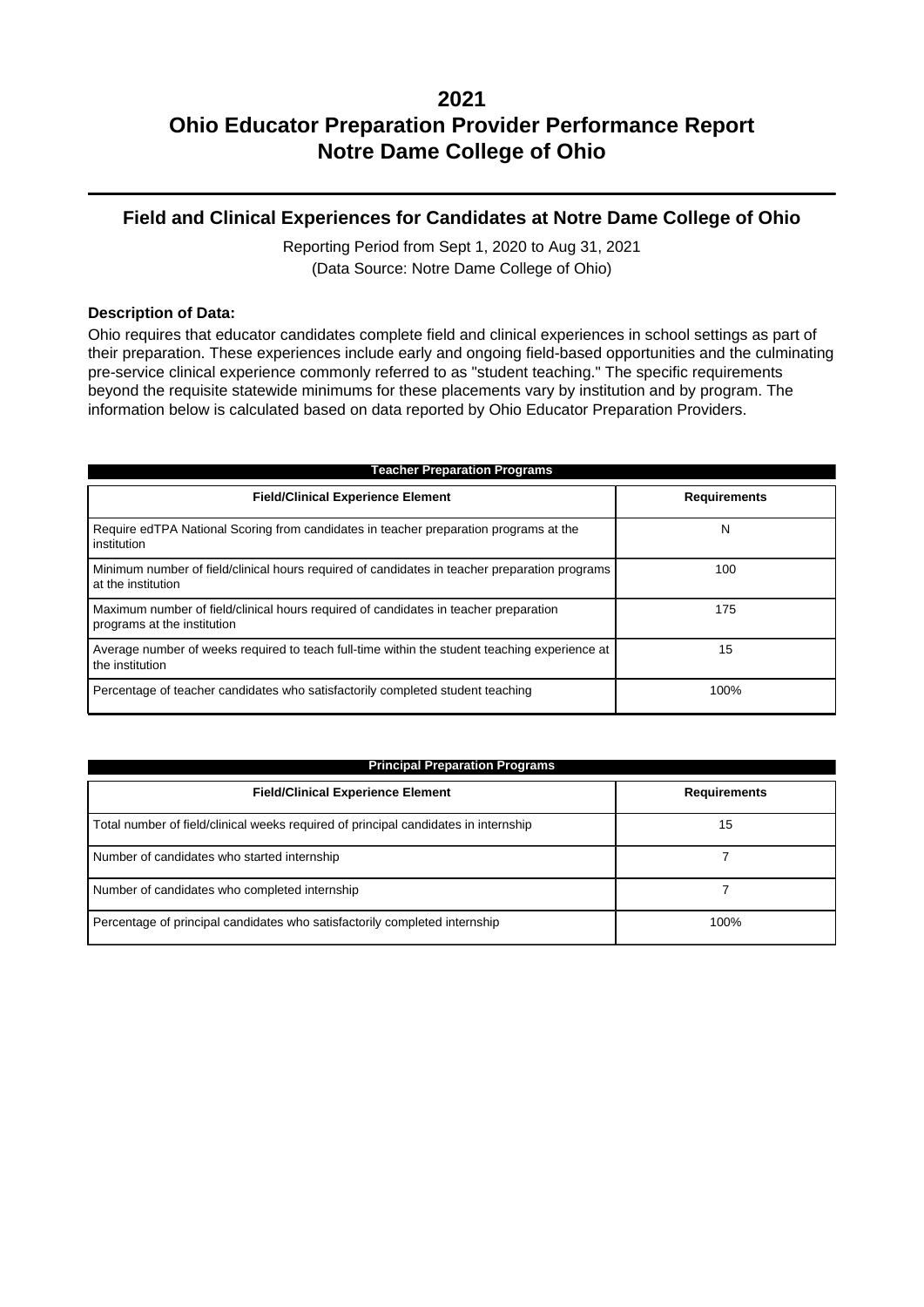## **Ohio Educator Licensure Examination Pass Rates at Notre Dame College of Ohio**

Reporting Period from Sept 1, 2019 to Aug 31, 2020 (Data Source: USDOE Title II Report)

#### **Description of Data:**

Ohio educator licensure requirements include passage of all requisite licensure examinations at the state determined cut score. The reported results reflect Title II data, and therefore represent pass rate data solely for initial licenses. Further, because the data are gathered from the Title II reports, there is a one-year lag in accessing the data. Teacher licensure pass rate data are the only reported metric for which the data do not reflect the reporting year 2020-2021.

As of 2013, the Ohio Assessments for Educators replaced the Praxis subject assessments for initial licensure. Some Praxis II assessments are still being reported because recent program completers took those tests in or before 2013.

| <b>Teacher Licensure Tests</b>               |  |  |  |  |  |
|----------------------------------------------|--|--|--|--|--|
| <b>Summary Rating: AT RISK</b>               |  |  |  |  |  |
| <b>Completers Tested</b><br><b>Pass Rate</b> |  |  |  |  |  |
| 33<br>76%                                    |  |  |  |  |  |

## **Ohio Principal Licensure Examination Pass Rates at Notre Dame College of Ohio**

Reporting Period from Sept 1, 2020 to Aug 31, 2021 (Data Source: Notre Dame College of Ohio)

#### **Description of Data:**

Ohio requires that principal candidates pass the requisite state examination to be recommended for licensure. The 2019-2020 program completer pass rates are reported by each Ohio educator preparation provider.

| <b>Principal Licensure Tests</b>             |     |  |  |  |
|----------------------------------------------|-----|--|--|--|
| <b>Pass Rate</b><br><b>Completers Tested</b> |     |  |  |  |
| N <sub>10</sub>                              | N/A |  |  |  |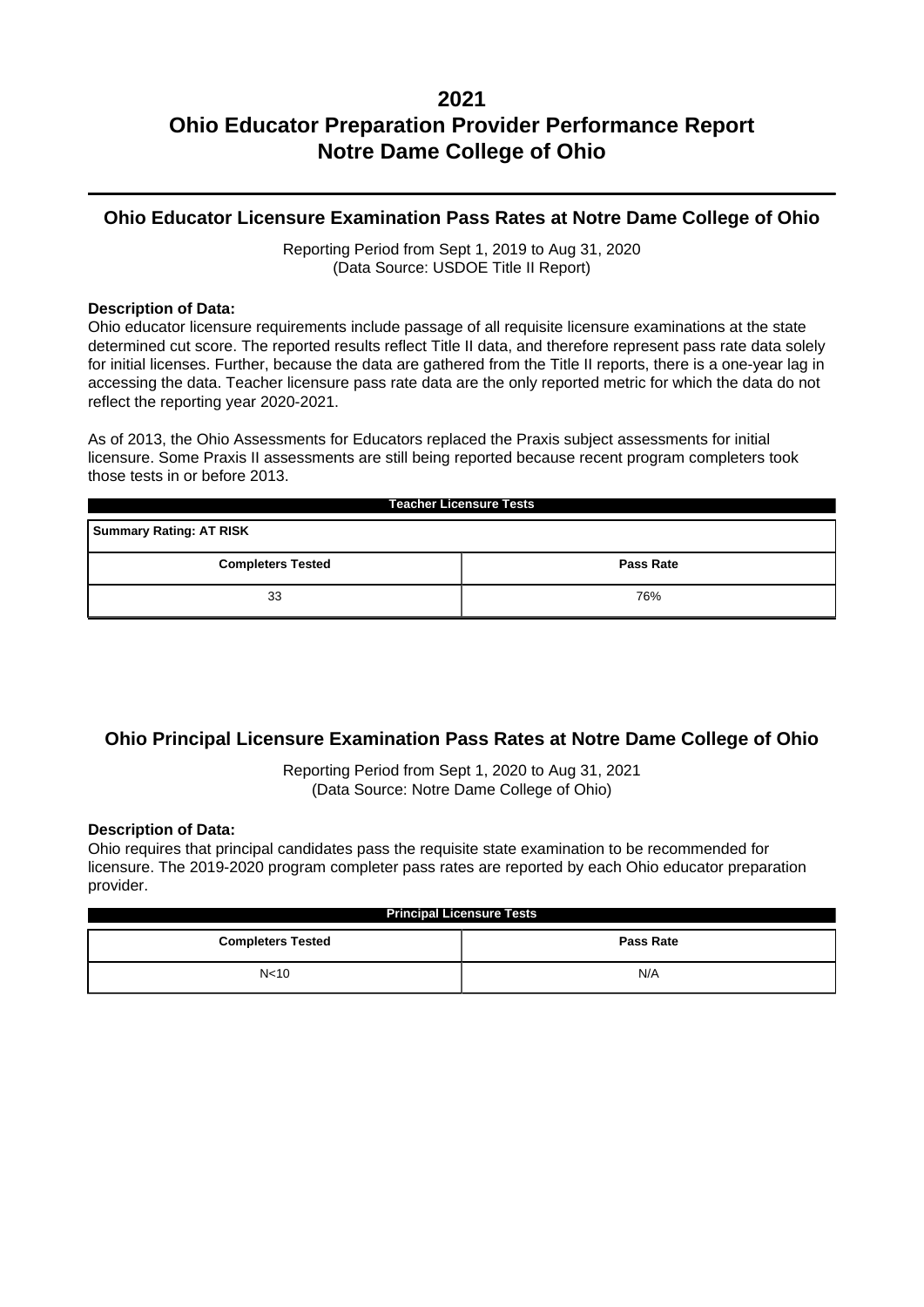## **Value-Added Data for Students Taught by Teachers Prepared by Ohio Educator Preparation Providers at Notre Dame College of Ohio**

Reporting Period from Sept 1, 2020 to Aug 31, 2021

#### **Description of Data:**

Ohio's value-added data system provides information on student academic gains. As a vital component of Ohio's accountability system, districts and educators have access to an extensive array of diagnostic data through the Education Value-Added Assessment System (EVAAS). Schools can demonstrate through valueadded data that many of their students are achieving significant progress. Student growth measures also provide students and parents with evidence of the impact of their efforts. Educators and schools further use value-added data to inform instructional practices.

Limitations of the Value-Added Data:

1. The information in the report is for those individuals receiving their licenses with effective years of 2017, 2018, 2019 and 2020.

2. The value-added data in this report are those reported by Ohio's Education Value-Added Assessment System (EVAAS) based on Elementary and Middle School Tests (Grades 4-8) and End-of-Course Tests for high school credit.

3. For Educator Preparation Providers with fewer than 10 linked teachers or principals with value-added data, only the number (N) is reported.

|                         | <b>Initial Licensure Effective</b><br>Years 2017, 2018, 2019, 2020 | <b>Associated Value-Added Classifications</b> |                      |            |                        |                        |
|-------------------------|--------------------------------------------------------------------|-----------------------------------------------|----------------------|------------|------------------------|------------------------|
| Employed<br>as Teachers | Teachers<br>with Value-<br><b>Added Data</b>                       | <b>Most Effective</b>                         | <b>Above Average</b> | Average    | Approaching<br>Average | <b>Least Effective</b> |
| N/A                     | N/A                                                                | N/A<br>N/A                                    | N/A<br>N/A           | N/A<br>N/A | N/A<br>N/A             | N/A<br>N/A             |

#### **Value-Added Data for Notre Dame College of Ohio-Prepared Teachers**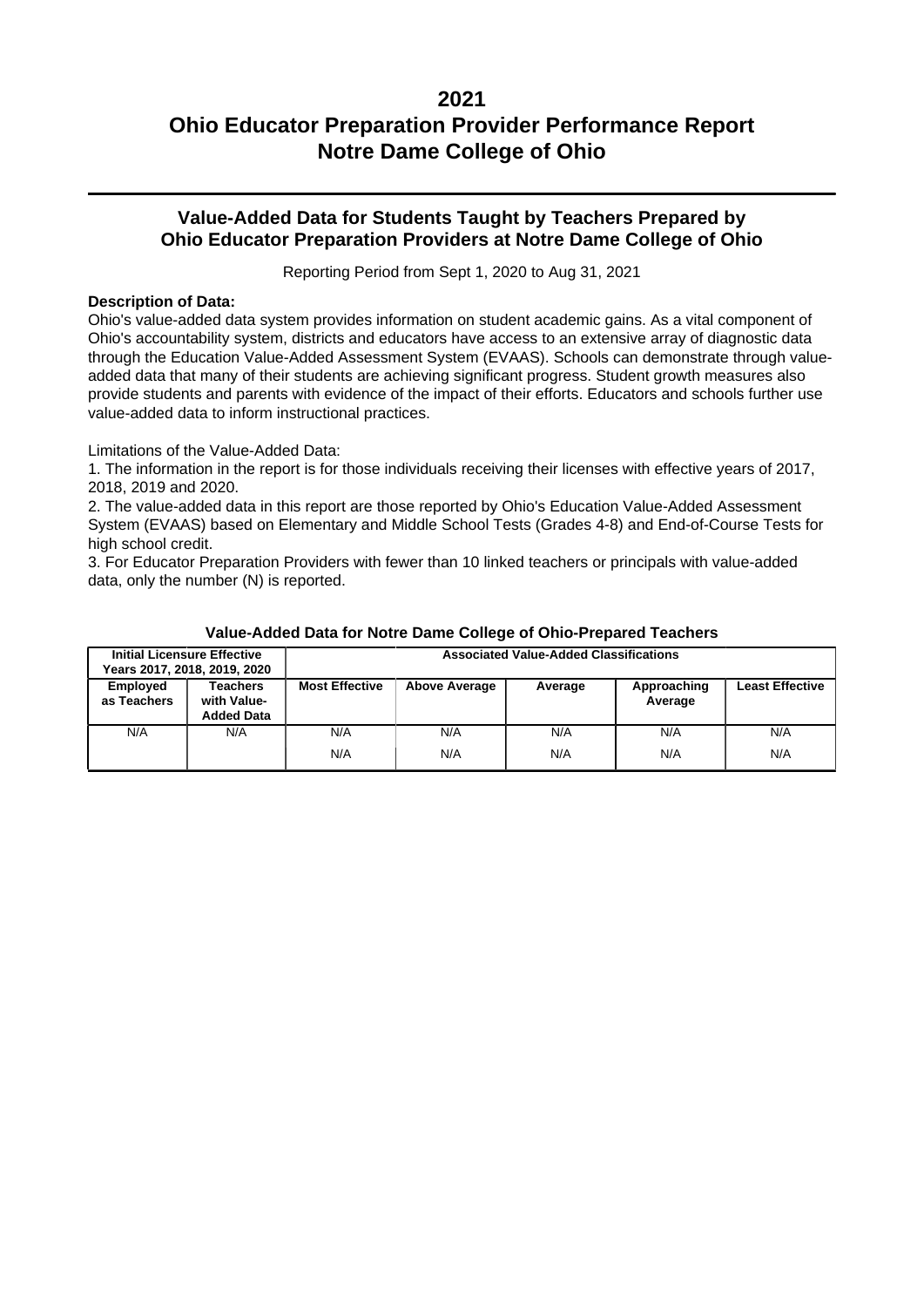#### **Demographic Information for Schools where Notre Dame College of Ohio-Prepared Teachers with Value-Added Data Serve Teachers Serving by School Level**

| <b>Elementary School</b> | <b>Middle School</b> | <b>Junior High School</b> | <b>High School</b> | <b>No School Level</b> |
|--------------------------|----------------------|---------------------------|--------------------|------------------------|
| N/A                      | N/A                  | N/A                       | N/A                | N/A                    |
| N/A                      | N/A                  | N/A                       | N/A                | N/A                    |

| <b>Teachers Serving by School Type</b> |                      |                    |                                      |             |                |  |
|----------------------------------------|----------------------|--------------------|--------------------------------------|-------------|----------------|--|
| Community<br><b>School</b>             | <b>Public School</b> | <b>STEM School</b> | Educational<br><b>Service Center</b> | Career-Tech | No School Type |  |
| N/A                                    | N/A                  | N/A                | N/A                                  | N/A         | N/A            |  |
| N/A                                    | N/A                  | N/A                | N/A                                  | N/A         | N/A            |  |

| Teachers Serving by Overall Letter Grade of Building Value-Added |     |     |     |     |           |  |
|------------------------------------------------------------------|-----|-----|-----|-----|-----------|--|
| A                                                                | в   |     |     |     | <b>NR</b> |  |
| N/A                                                              | N/A | N/A | N/A | N/A | N/A       |  |
| N/A                                                              | N/A | N/A | N/A | N/A | N/A       |  |

| <b>Teachers Serving by Minority Enrollment by Quartiles</b> |                             |                            |                     |                             |  |  |
|-------------------------------------------------------------|-----------------------------|----------------------------|---------------------|-----------------------------|--|--|
| <b>High Minority</b>                                        | <b>Medium-High Minority</b> | <b>Medium-Low Minority</b> | <b>Low Minority</b> | <b>No Minority Quartile</b> |  |  |
| N/A                                                         | N/A                         | N/A                        | N/A                 | N/A                         |  |  |
| N/A                                                         | N/A                         | N/A                        | N/A                 | N/A                         |  |  |

| <b>Teachers Serving by Poverty Level by Quartiles</b> |                            |                           |                    |                            |  |  |
|-------------------------------------------------------|----------------------------|---------------------------|--------------------|----------------------------|--|--|
| <b>High Poverty</b>                                   | <b>Medium-High Poverty</b> | <b>Medium-Low Poverty</b> | <b>Low Poverty</b> | <b>No Poverty Quartile</b> |  |  |
| N/A                                                   | N/A                        | N/A                       | N/A                | N/A                        |  |  |
| N/A                                                   | <b>NA</b>                  | N/A                       | N/A                | N/A                        |  |  |

**\* Due to the preliminary nature of the data and staffing at ESC/district level, certain demographic variables have not been reported for some schools.**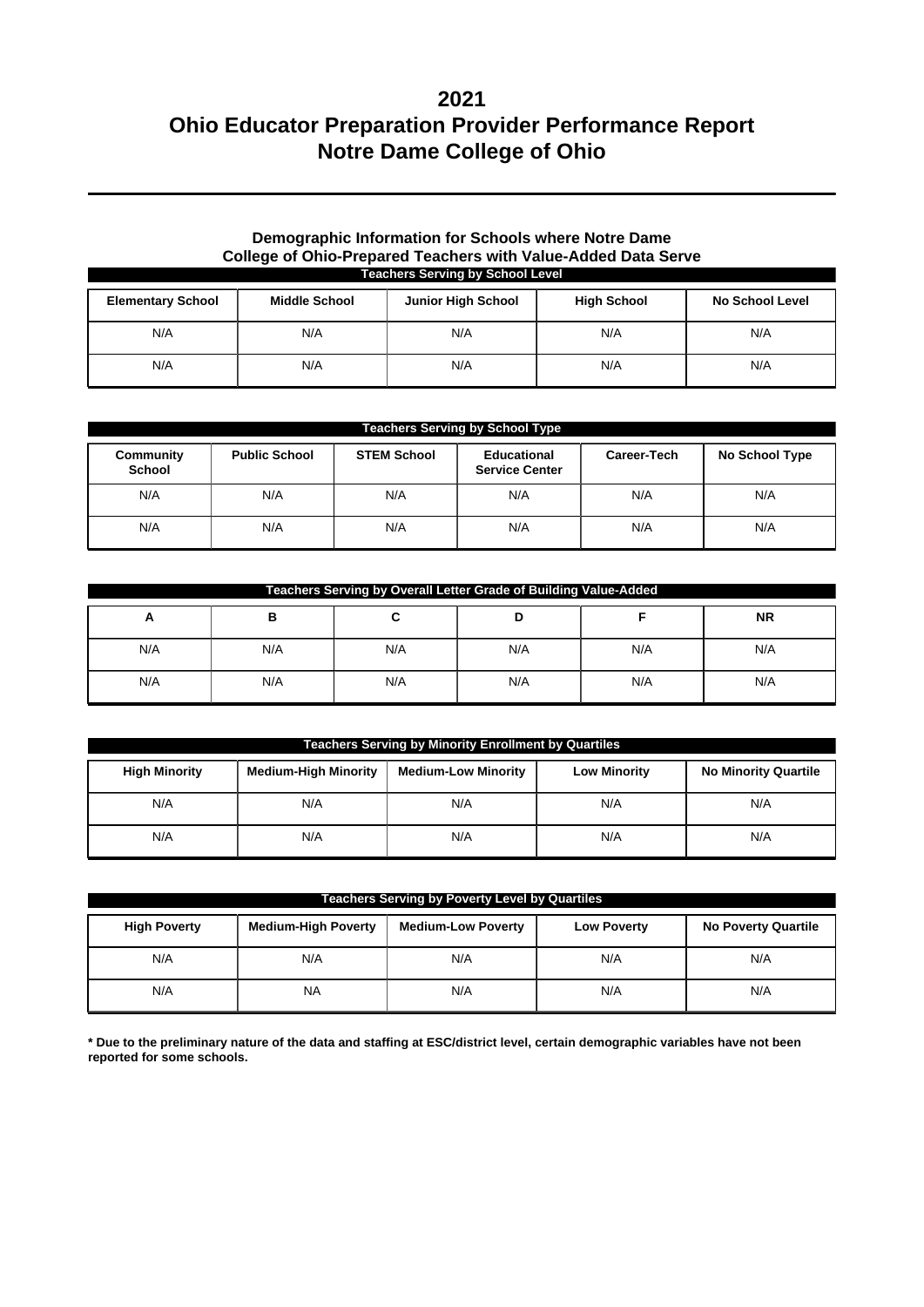### **Value-Added Data for Notre Dame College of Ohio-Prepared Principals**

|                                         | <b>Initial Licensure Effective</b><br>Years 2017, 2018, 2019, 2020 | Principals Serving by Letter Grade of Overall Building Value-Added |            |            |            |            |
|-----------------------------------------|--------------------------------------------------------------------|--------------------------------------------------------------------|------------|------------|------------|------------|
| <b>Employed as</b><br><b>Principals</b> | <b>Principals</b><br>with Value-<br><b>Added Data</b>              |                                                                    | в          |            |            |            |
| N <sub>10</sub>                         | N <sub>10</sub>                                                    | N/A<br>N/A                                                         | N/A<br>N/A | N/A<br>N/A | N/A<br>N/A | N/A<br>N/A |

#### **Demographic Information for Schools where Notre Dame College of Ohio-Prepared Principals with Value-Added Data Serve**

| <b>Principals Serving by School Level</b> |                      |                           |                    |                        |  |  |
|-------------------------------------------|----------------------|---------------------------|--------------------|------------------------|--|--|
| <b>Elementary School</b>                  | <b>Middle School</b> | <b>Junior High School</b> | <b>High School</b> | <b>No School Level</b> |  |  |
| N <sub>10</sub>                           | N <sub>10</sub>      | N/A                       | N <sub>10</sub>    | N/A                    |  |  |
| N/A                                       | N/A                  | N/A                       | N/A                | N/A                    |  |  |

| <b>Principals Serving by School Type</b> |                      |                    |                                      |             |                |  |  |
|------------------------------------------|----------------------|--------------------|--------------------------------------|-------------|----------------|--|--|
| Community<br><b>School</b>               | <b>Public School</b> | <b>STEM School</b> | Educational<br><b>Service Center</b> | Career-Tech | No School Type |  |  |
| N <sub>10</sub>                          | N <sub>10</sub>      | N/A                | N/A                                  | N/A         | N/A            |  |  |
| N/A                                      | N/A                  | N/A                | N/A                                  | N/A         | N/A            |  |  |

|     | Principals Serving by Overall Letter Grade of School |     |     |     |           |  |  |
|-----|------------------------------------------------------|-----|-----|-----|-----------|--|--|
| A   | в                                                    |     | D   |     | <b>NR</b> |  |  |
| N/A | N/A                                                  | N/A | N/A | N/A | N/A       |  |  |
| N/A | N/A                                                  | N/A | N/A | N/A | N/A       |  |  |

|                      | <b>Principals Serving by Minority Enrollment by Quartiles</b> |                            |                     |                             |  |  |  |
|----------------------|---------------------------------------------------------------|----------------------------|---------------------|-----------------------------|--|--|--|
| <b>High Minority</b> | <b>Medium-High Minority</b>                                   | <b>Medium-Low Minority</b> | <b>Low Minority</b> | <b>No Minority Quartile</b> |  |  |  |
| N <sub>10</sub>      | N <sub>10</sub>                                               | N <sub>10</sub>            | N <sub>10</sub>     | N/A                         |  |  |  |
| N/A                  | N/A                                                           | N/A                        | N/A                 | N/A                         |  |  |  |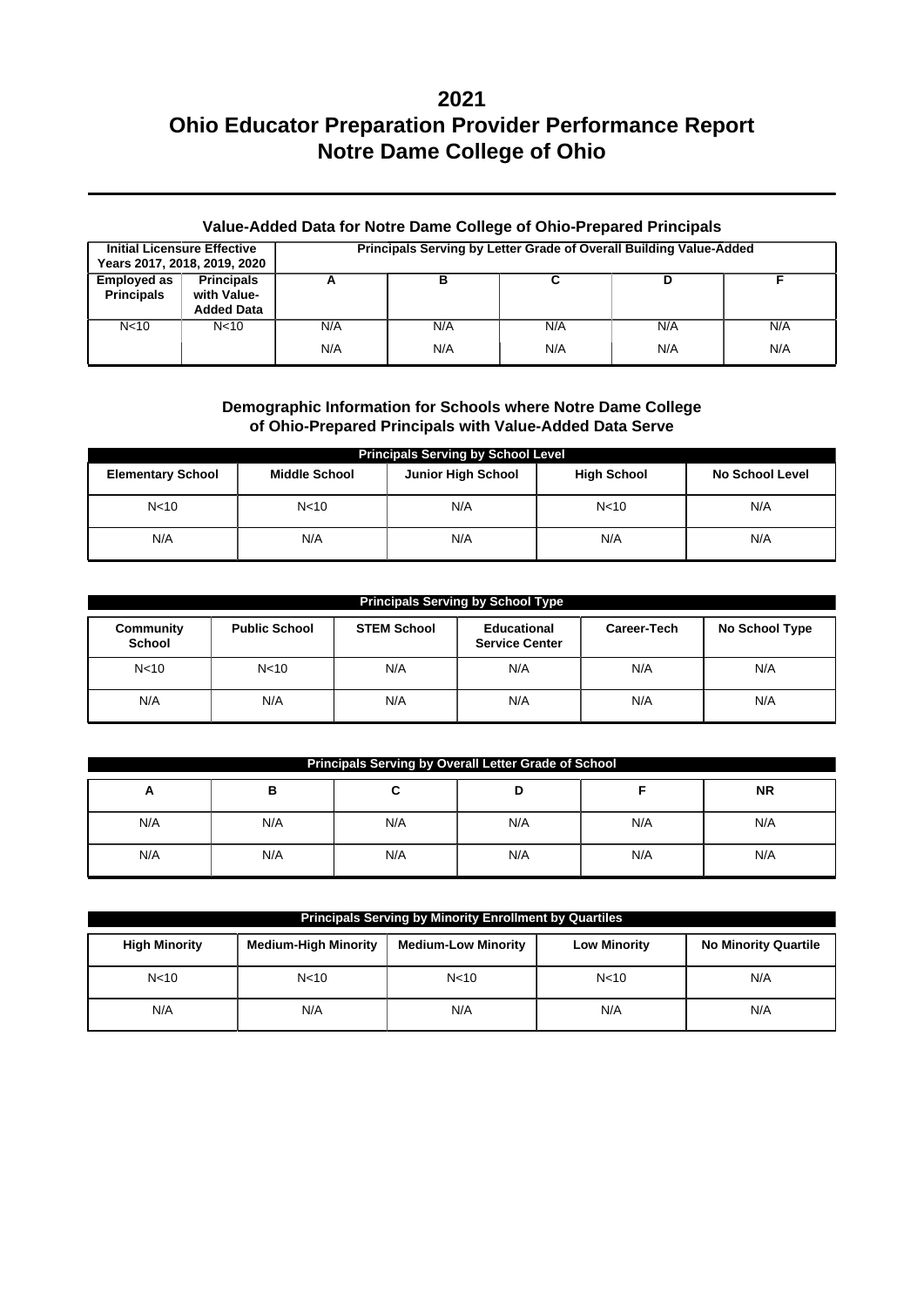| <b>Principals Serving by Poverty Level by Quartiles</b> |                            |                           |                    |                            |  |  |
|---------------------------------------------------------|----------------------------|---------------------------|--------------------|----------------------------|--|--|
| <b>High Poverty</b>                                     | <b>Medium-High Poverty</b> | <b>Medium-Low Poverty</b> | <b>Low Poverty</b> | <b>No Poverty Quartile</b> |  |  |
| N <sub>10</sub>                                         | N <sub>10</sub>            | N/A                       | N <sub>10</sub>    | N/A                        |  |  |
| N/A                                                     | N/A                        | N/A                       | N/A                | N/A                        |  |  |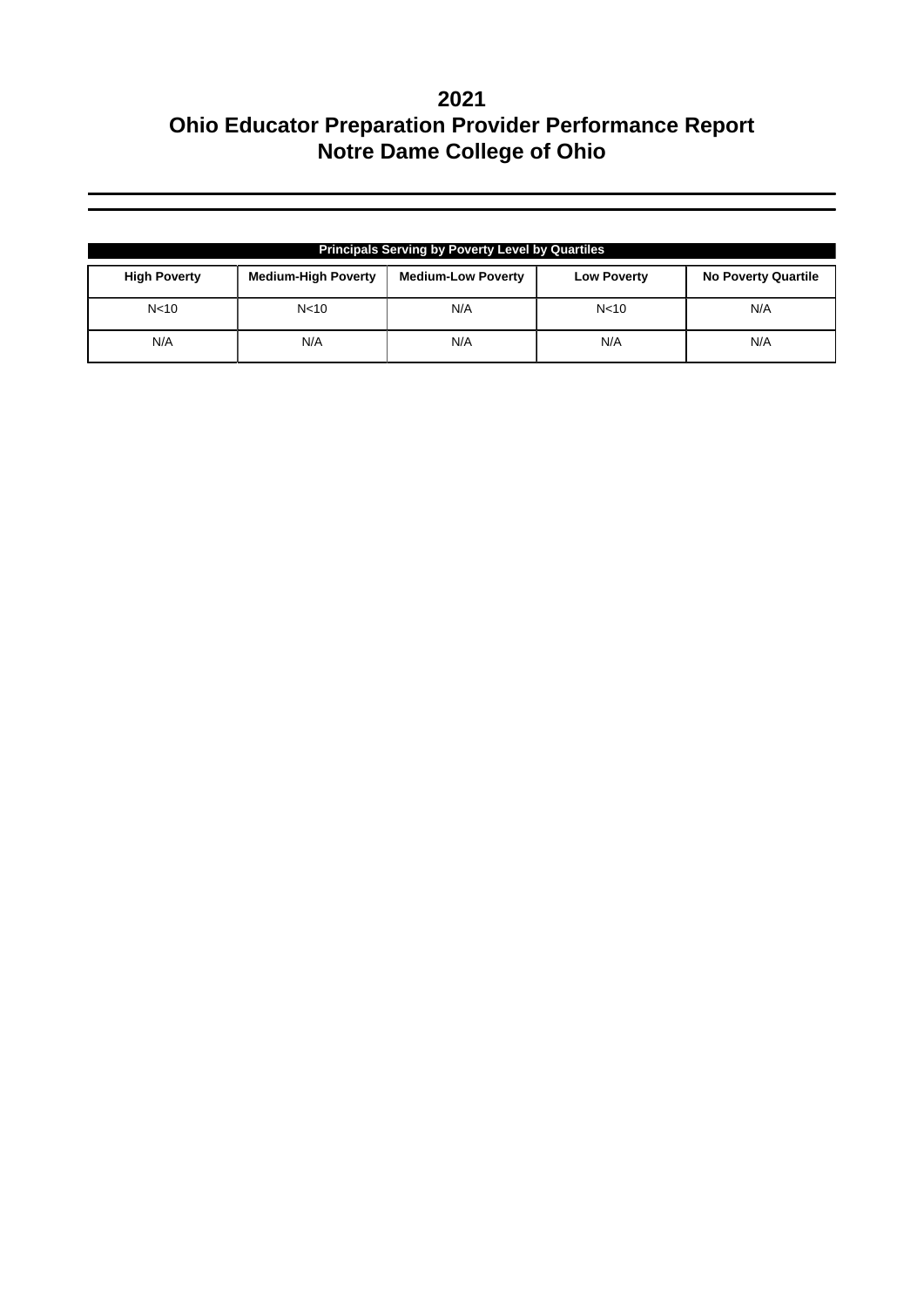### **Notre Dame College of Ohio Candidate Academic Measures**

(Data Source:Notre Dame College of Ohio) Reporting Period from Sept 1, 2020 to Aug 31, 2021

#### **Undergraduate Admission Requirements**

Students must carry an overall GPA of 2.75, and they must have completed ED 202 (Introduction to Education) and ED 204 (Educational Psychology). A dispositions assessment is completed in ED 205 (Psychology of Children with Special Needs) that compares the candidates' ratings on dispositional factors and the instructor's ratings. Students submit formal applications for admission in ED 205 along with a letter of recommendation from a mentor teacher in a field experience.

#### **Post-Baccalaureate Admission Requirements**

Candidates apply to the college through the Finn Center and consult with a college advisor when they are enrolled in ED 205 (Psychology of Children with Special Needs) to be admitted to the division. Candidates must carry a 2.75 minimum GPA from their undergraduate work and from any post-baccalaureate work. Candidates submit a formal application to the division. They take a dispositional assessment in ED 205, and submit a letter of recommendation from a mentor teacher in a field experience.

#### **Graduate Admission Requirements**

Candidates apply to the graduate program through the Finn Center and consult with a college advisor and the Director of Graduate Education who conducts an interview and reviews undergraduate transcripts. Since courses are online, candidates are also assigned a Wiley advisor to help them negotiate the process of registration. Candidates must carry a 3.0 GPA from undergraduate studies and/or transfer graduate hours. A letter of recommendation from a professional colleague is required.

#### **Description of Data:**

The data in this section are the average scores of candidates on academic measures reported by the provider. If a measure is not applicable to a level of delivery (undergraduate, post-baccalaureate, graduate) the table reflects "N/A." In the "Dispositional Assessments and Other Measures" portion, if the provider did not indicate using a measure, OR if the institution does not offer a program at the designated level of delivery, the table reflects "N."

Candidates Admitted is the number admitted (for fall or spring) during the academic year.

Candidates Enrolled is the total number of candidates admitted and enrolled (including program completers) during the academic year.

Candidates Completing is the number meeting all the requirements of a state-approved teacher preparation program during the academic year.

|                            |                          |                           | <b>Candidates Admitted</b> |                                  | <b>Candidates Enrolled</b> |                            | <b>Candidates Completing</b> |
|----------------------------|--------------------------|---------------------------|----------------------------|----------------------------------|----------------------------|----------------------------|------------------------------|
| Academic<br><b>Measure</b> | Required<br><b>Score</b> | <b>Number</b><br>Admitted | Average<br>Score           | <b>Number</b><br><b>Enrolled</b> | Average<br>Score           | <b>Number</b><br>Completed | Average<br>Score             |
| <b>ACT Composite</b>       | $U=N/A$                  | $U=N/A$                   | $U=N/A$                    | $U=N/A$                          | $U=N/A$                    | $U=N/A$                    | U=N/A                        |
| Score                      | $P=N/A$                  | $P=N/A$                   | $P=N/A$                    | $P=N/A$                          | $P=N/A$                    | $P=N/A$                    | $P=N/A$                      |
|                            | $G=N/A$                  | $G=N/A$                   | $G=N/A$                    | $G=N/A$                          | $G=N/A$                    | $G=N/A$                    | $G=N/A$                      |
| <b>ACT English</b>         | $U=N/A$                  | $U=N/A$                   | $U=N/A$                    | $U=N/A$                          | $U=N/A$                    | $U=N/A$                    | $U=N/A$                      |
| <b>Subscore</b>            | $P=N/A$                  | $P=N/A$                   | $P=N/A$                    | $P=N/A$                          | $P=N/A$                    | $P=N/A$                    | $P=N/A$                      |
|                            | $G=N/A$                  | $G=N/A$                   | $G=N/A$                    | $G=N/A$                          | $G=N/A$                    | $G=N/A$                    | $G=N/A$                      |
| <b>ACT Essay</b>           | $U=N/A$                  | $U=N/A$                   | $U=N/A$                    | $U=N/A$                          | $U=N/A$                    | $U=N/A$                    | $U=N/A$                      |
| (Optional)                 | $P=N/A$                  | $P=N/A$                   | $P=N/A$                    | $P=N/A$                          | $P=N/A$                    | $P=N/A$                    | $P=N/A$                      |
|                            | $G=N/A$                  | $G=N/A$                   | $G=N/A$                    | $G=N/A$                          | $G=N/A$                    | $G=N/A$                    | $G=N/A$                      |

## **Teacher Preparation Programs U=Undergraduate P=Post-Baccalaureate G=Graduate**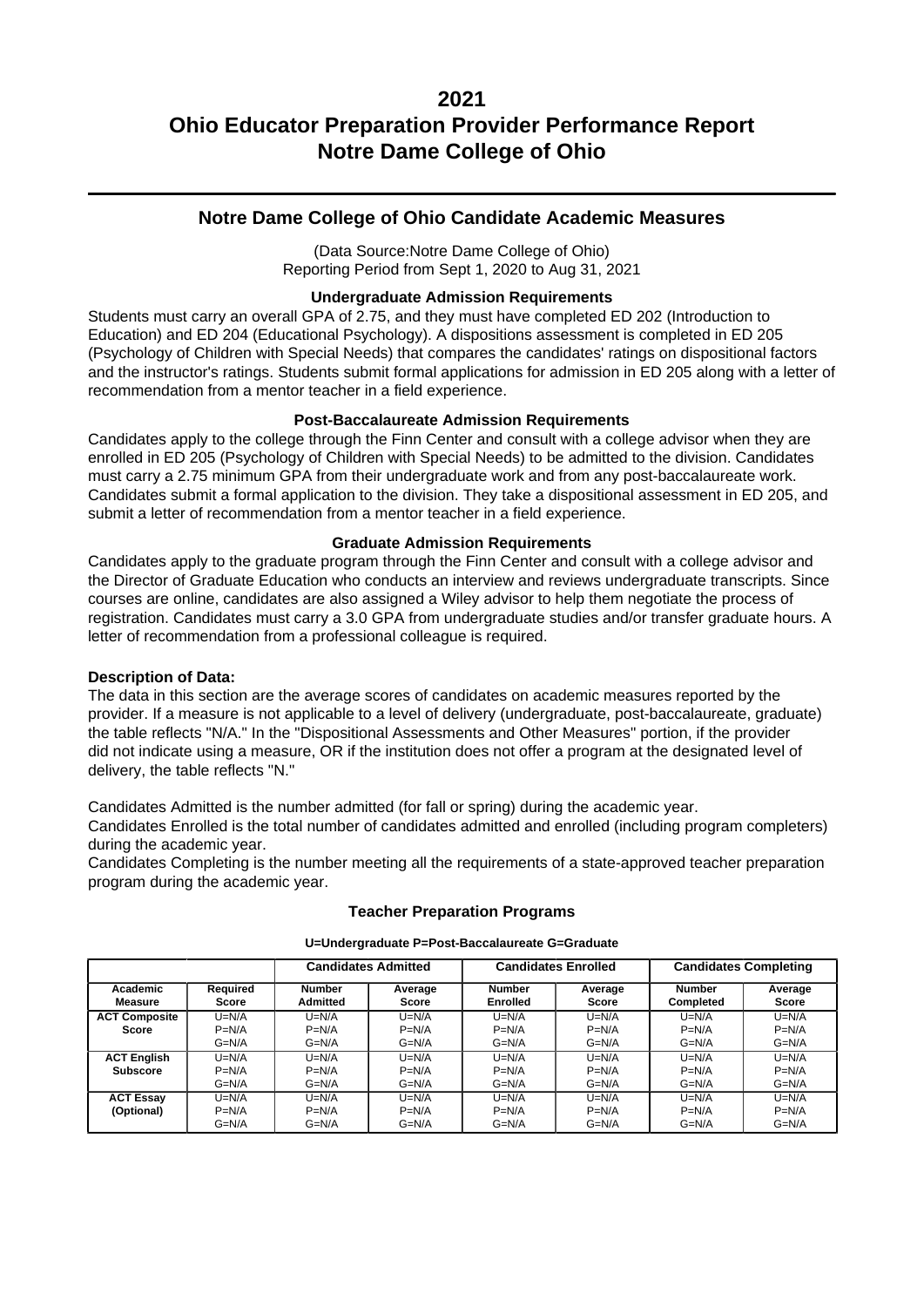## **2021**

|                                       |                          |                                  | <b>Candidates Admitted</b> |                           | <b>Candidates Enrolled</b> |                            | <b>Candidates Completing</b> |
|---------------------------------------|--------------------------|----------------------------------|----------------------------|---------------------------|----------------------------|----------------------------|------------------------------|
| Academic<br><b>Measure</b>            | Required<br><b>Score</b> | <b>Number</b><br><b>Admitted</b> | Average<br><b>Score</b>    | <b>Number</b><br>Enrolled | Average<br><b>Score</b>    | <b>Number</b><br>Completed | Average<br><b>Score</b>      |
| <b>ACT Math</b>                       | $U=N/A$                  | $U=N/A$                          | $U=N/A$                    | $U=N/A$                   | $U=N/A$                    | $U=N/A$                    | $U=N/A$                      |
| <b>Subscore</b>                       | $P=N/A$                  | $P=N/A$                          | $P=N/A$                    | $P=N/A$                   | $P=N/A$                    | $P=N/A$                    | $P=N/A$                      |
|                                       | $G=N/A$                  | $G=N/A$                          | $G=N/A$                    | $G=N/A$                   | $G=N/A$                    | $G=N/A$                    | $G=N/A$                      |
| <b>ACT Reading</b>                    | $U=N/A$                  | $U=N/A$                          | $U=N/A$                    | $U=N/A$                   | $U=N/A$                    | $U=N/A$                    | $U=N/A$                      |
| <b>Subscore</b>                       | $P=N/A$                  | $P=N/A$                          | $P=N/A$                    | $P=N/A$                   | $P=N/A$                    | $P=N/A$                    | $P=N/A$                      |
|                                       | $G=N/A$                  | $G=N/A$                          | $G=N/A$                    | $G=N/A$                   | $G=N/A$                    | $G=N/A$                    | $G=N/A$                      |
| <b>ACT Science</b>                    | $U=N/A$                  | $U=N/A$                          | $U=N/A$                    | $U=N/A$                   | $U=N/A$                    | $U=N/A$                    | $U=N/A$                      |
| <b>Subscore</b>                       | $P=N/A$                  | $P=N/A$                          | $P=N/A$                    | $P=N/A$                   | $P=N/A$                    | $P=N/A$                    | $P=N/A$                      |
|                                       | $G=N/A$                  | $G=N/A$                          | $G=N/A$                    | $G=N/A$                   | $G=N/A$                    | $G=N/A$                    | $G=N/A$                      |
| <b>GPA - Graduate</b>                 | $U=N/A$                  | $U=N/A$                          | $U=N/A$                    | $U=N/A$                   | $U=N/A$                    | $U=N/A$                    | $U=N/A$                      |
|                                       | $P=N/A$                  | $P=N/A$                          | $P=N/A$                    | $P=N/A$                   | $P=N/A$                    | $P=N/A$                    | $P=N/A$                      |
|                                       | $G=N/A$                  | $G=N/A$                          | $G=N/A$                    | $G=N/A$                   | $G=N/A$                    | $G=N/A$                    | $G=N/A$                      |
| GPA - High School                     | $U=N/A$                  | $U=N/A$                          | $U=N/A$                    | $U=N/A$                   | $U=N/A$                    | $U=N/A$                    | $U=N/A$                      |
|                                       | $P=N/A$                  | $P=N/A$                          | $P=N/A$                    | $P=N/A$                   | $P=N/A$                    | $P=N/A$                    | $P=N/A$                      |
|                                       | $G=N/A$                  | $G=N/A$                          | $G=N/A$                    | $G=N/A$                   | $G=N/A$                    | $G=N/A$                    | $G=N/A$                      |
| <b>GPA - Transfer</b>                 | $U=N/A$                  | $U=N/A$                          | $U=N/A$                    | $U=N/A$                   | $U=N/A$                    | $U=N/A$                    | $U=N/A$                      |
|                                       | $P=N/A$                  | $P=N/A$                          | $P=N/A$                    | $P=N/A$                   | $P=N/A$                    | $P=N/A$                    | $P=N/A$                      |
|                                       | $G=N/A$                  | $G=N/A$                          | $G=N/A$                    | $G=N/A$                   | $G=N/A$                    | $G=N/A$                    | $G=N/A$                      |
| GPA-                                  | $U = 2.75$               | $U = 53$                         | $U = 2.90$                 | $U = 182$                 | $U = 2.85$                 | $U = 31$                   | $U = 3.47$                   |
| Undergraduate                         | $P = 2.75$               | $P=N<10$                         | $P=N<10$                   | $P = 76$                  | $P = 3.62$                 | $P = 17$                   | $P = 3.67$                   |
|                                       | $G = 3.00$               | $G=N<10$                         | $G=N<10$                   | $G = 24$                  | $G = 3.73$                 | $G=N<10$                   | $G=N<10$                     |
| <b>GRE Composite</b>                  | $U=N/A$                  | $U=N/A$                          | $U=N/A$                    | $U=N/A$                   | $U=N/A$                    | $U=N/A$                    | $U=N/A$                      |
| <b>Score</b>                          | $P=N/A$                  | $P=N/A$                          | $P=N/A$                    | $P=N/A$                   | $P=N/A$                    | $P=N/A$                    | $P=N/A$                      |
|                                       | $G=N/A$                  | $G=N/A$                          | $G=N/A$                    | $G=N/A$                   | $G=N/A$                    | $G=N/A$                    | $G=N/A$                      |
| <b>GRE Quantitative</b>               | $U=N/A$                  | $U=N/A$                          | $U=N/A$                    | $U=N/A$                   | $U=N/A$                    | $U=N/A$                    | $U=N/A$                      |
| <b>Subscore</b>                       | $P=N/A$                  | $P=N/A$                          | $P=N/A$                    | $P=N/A$                   | $P=N/A$                    | $P=N/A$                    | $P=N/A$                      |
|                                       | $G=N/A$                  | $G=N/A$                          | $G=N/A$                    | $G=N/A$                   | $G=N/A$                    | $G=N/A$                    | $G=N/A$                      |
| <b>GRE Verbal</b>                     | $U=N/A$                  | $U=N/A$                          | $U=N/A$                    | $U=N/A$                   | $U=N/A$                    | $U=N/A$                    | $U=N/A$                      |
| <b>Subscore</b>                       | $P=N/A$                  | $P=N/A$<br>$G=N/A$               | $P=N/A$                    | $P=N/A$<br>$G=N/A$        | $P=N/A$<br>$G=N/A$         | $P=N/A$<br>$G=N/A$         | $P=N/A$                      |
|                                       | $G=N/A$                  |                                  | $G=N/A$                    |                           |                            |                            | $G=N/A$                      |
| <b>GRE Writing</b><br><b>Subscore</b> | $U=N/A$<br>$P=N/A$       | $U=N/A$<br>$P=N/A$               | $U=N/A$<br>$P=N/A$         | $U=N/A$<br>$P=N/A$        | $U=N/A$<br>$P=N/A$         | $U=N/A$<br>$P=N/A$         | $U=N/A$<br>$P=N/A$           |
|                                       | $G=N/A$                  | $G=N/A$                          | $G=N/A$                    | $G=N/A$                   | $G=N/A$                    | $G=N/A$                    | $G=N/A$                      |
| <b>MAT</b>                            | $U=N/A$                  | $U=N/A$                          | $U=N/A$                    | $U=N/A$                   | $U=N/A$                    | $U=N/A$                    | $U=N/A$                      |
|                                       | $P=N/A$                  | $P=N/A$                          | $P=N/A$                    | $P=N/A$                   | $P=N/A$                    | $P=N/A$                    | $P=N/A$                      |
|                                       | $G=N/A$                  | $G=N/A$                          | $G=N/A$                    | $G=N/A$                   | $G=N/A$                    | $G=N/A$                    | $G=N/A$                      |
| <b>Praxis CORE Math</b>               | $U=N/A$                  | $U=N/A$                          | $U=N/A$                    | $U=N/A$                   | $U=N/A$                    | $U=N/A$                    | $U=N/A$                      |
|                                       | $P=N/A$                  | $P=N/A$                          | $P=N/A$                    | $P=N/A$                   | $P=N/A$                    | $P=N/A$                    | $P=N/A$                      |
|                                       | $G=N/A$                  | $G=N/A$                          | $G=N/A$                    | $G=N/A$                   | $G=N/A$                    | $G=N/A$                    | $G=N/A$                      |
| <b>Praxis CORE</b>                    | $U=N/A$                  | $U=N/A$                          | $U=N/A$                    | $U=N/A$                   | $U=N/A$                    | $U=N/A$                    | $U=N/A$                      |
| Reading                               | $P=N/A$                  | $P=N/A$                          | $P=N/A$                    | $P=N/A$                   | $P=N/A$                    | $P=N/A$                    | $P=N/A$                      |
|                                       | $G=N/A$                  | $G=N/A$                          | $G=N/A$                    | $G=N/A$                   | $G=N/A$                    | $G=N/A$                    | $G=N/A$                      |
| <b>Praxis CORE</b>                    | $U=N/A$                  | $U=N/A$                          | $U=N/A$                    | $U=N/A$                   | $U=N/A$                    | $U=N/A$                    | $U=N/A$                      |
| Writing                               | $P=N/A$                  | $P=N/A$                          | $P=N/A$                    | $P=N/A$                   | $P=N/A$                    | $P=N/A$                    | $P=N/A$                      |
|                                       | $G=N/A$                  | $G=N/A$                          | $G=N/A$                    | $G=N/A$                   | $G=N/A$                    | $G=N/A$                    | $G=N/A$                      |
| <b>Praxis I Math</b>                  | $U=N/A$                  | $U=N/A$                          | $U=N/A$                    | $U=N/A$                   | $U=N/A$                    | $U=N/A$                    | $U=N/A$                      |
|                                       | $P=N/A$                  | $P=N/A$                          | $P=N/A$                    | $P=N/A$                   | $P=N/A$                    | $P=N/A$                    | $P=N/A$                      |
|                                       | $G=N/A$                  | $G=N/A$                          | $G=N/A$                    | $G=N/A$                   | $G=N/A$                    | $G=N/A$                    | $G=N/A$                      |
| <b>Praxis I Reading</b>               | $U=N/A$                  | $U=N/A$                          | $U=N/A$                    | $U=N/A$                   | $U=N/A$                    | $U=N/A$                    | $U=N/A$                      |
|                                       | $P=N/A$                  | $P=N/A$                          | $P=N/A$                    | $P=N/A$                   | $P=N/A$                    | $P=N/A$                    | $P=N/A$                      |
|                                       | $G=N/A$                  | $G=N/A$                          | $G=N/A$                    | $G=N/A$                   | $G=N/A$                    | $G=N/A$                    | $G=N/A$                      |
| <b>Praxis I Writing</b>               | $U=N/A$                  | $U=N/A$                          | $U=N/A$                    | $U=N/A$                   | $U=N/A$                    | $U=N/A$                    | $U=N/A$                      |
|                                       | $P=N/A$                  | $P=N/A$                          | $P=N/A$                    | $P=N/A$                   | $P=N/A$                    | $P=N/A$                    | $P=N/A$                      |
|                                       | $G=N/A$                  | $G=N/A$                          | $G=N/A$                    | $G=N/A$                   | G=N/A                      | $G=N/A$                    | $G=N/A$                      |
| Praxis II                             | $U=N/A$                  | $U=N/A$                          | $U=N/A$                    | $U=N/A$                   | $U=N/A$                    | $U=N/A$                    | $U=N/A$                      |
|                                       | $P=N/A$                  | $P=N/A$                          | $P=N/A$                    | $P=N/A$                   | $P=N/A$                    | $P=N/A$                    | $P=N/A$                      |
|                                       | $G=N/A$                  | $G=N/A$                          | $G=N/A$                    | $G=N/A$                   | $G=N/A$                    | $G=N/A$                    | $G=N/A$                      |
| <b>SAT Composite</b>                  | $U=N/A$                  | $U=N/A$                          | $U=N/A$                    | $U=N/A$                   | $U=N/A$                    | $U=N/A$                    | $U=N/A$                      |
| Score                                 | $P=N/A$                  | $P=N/A$                          | $P=N/A$                    | $P=N/A$                   | $P=N/A$                    | $P=N/A$                    | $P=N/A$                      |
|                                       | $G=N/A$                  | $G=N/A$                          | $G=N/A$                    | $G=N/A$                   | $G=N/A$                    | $G=N/A$                    | $G=N/A$                      |
| <b>SAT Essay.</b>                     | $U=N/A$                  | $U=N/A$                          | $U=N/A$                    | $U=N/A$                   | $U=N/A$                    | $U=N/A$                    | $U=N/A$                      |
| <b>Writing (Optional)</b>             | $P=N/A$                  | $P=N/A$                          | $P=N/A$                    | $P=N/A$                   | $P=N/A$                    | $P=N/A$                    | $P=N/A$                      |
|                                       | $G=N/A$                  | $G=N/A$                          | $G=N/A$                    | $G=N/A$                   | $G=N/A$                    | $G=N/A$                    | $G=N/A$                      |
| <b>SAT Math</b>                       | $U=N/A$                  | $U=N/A$                          | $U=N/A$                    | $U=N/A$                   | $U=N/A$                    | $U=N/A$                    | $U=N/A$                      |
| <b>Subscore</b>                       | $P=N/A$                  | $P=N/A$                          | $P=N/A$                    | $P=N/A$                   | $P=N/A$                    | $P=N/A$                    | $P=N/A$                      |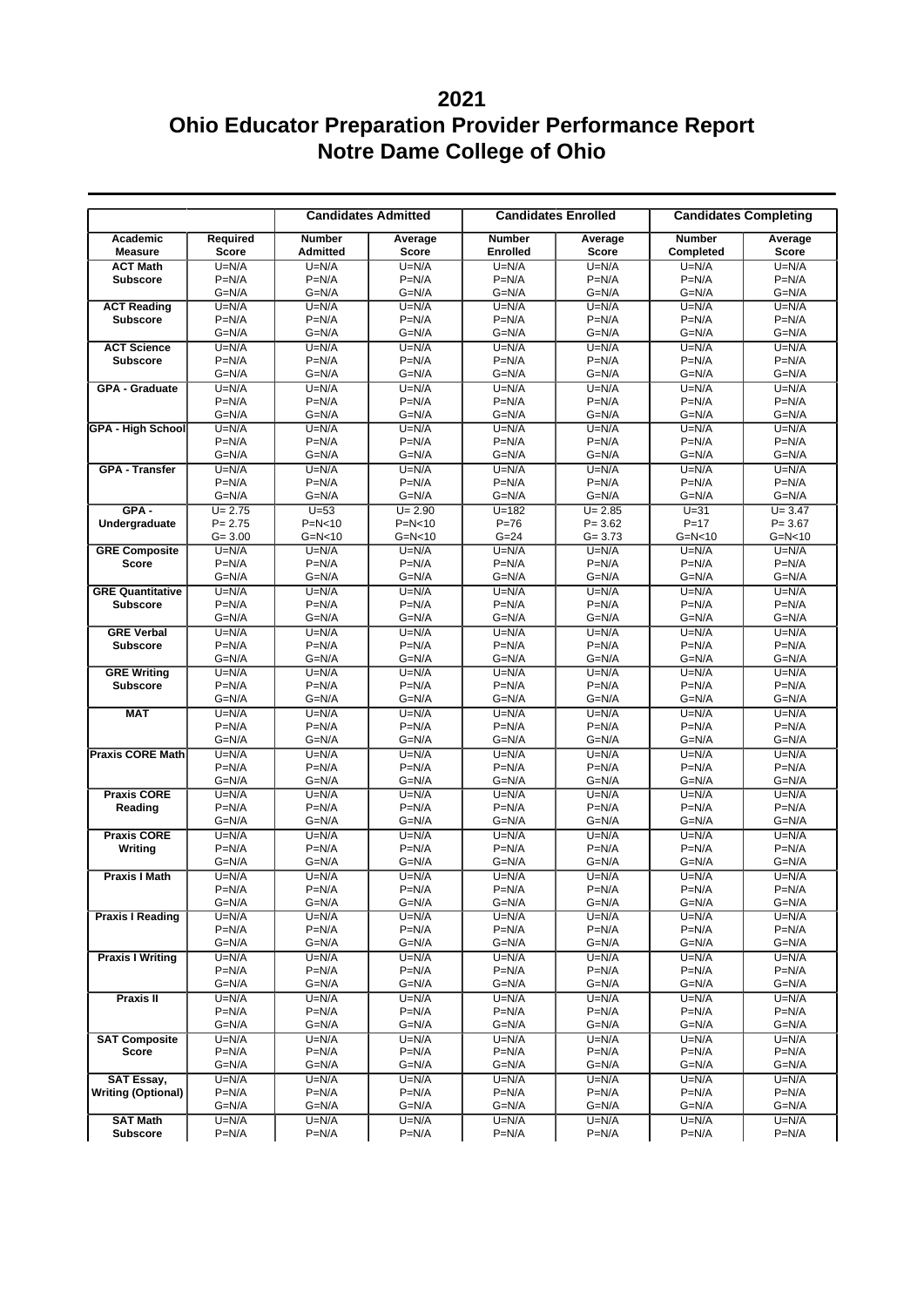|                         |                                                                 |                 | <b>Candidates Admitted</b> |                    | <b>Candidates Enrolled</b> | <b>Candidates Completing</b> |              |
|-------------------------|-----------------------------------------------------------------|-----------------|----------------------------|--------------------|----------------------------|------------------------------|--------------|
| Academic                | <b>Required</b>                                                 | <b>Number</b>   | Average                    | <b>Number</b>      | Average                    | <b>Number</b>                | Average      |
| <b>Measure</b>          | <b>Score</b>                                                    | <b>Admitted</b> | <b>Score</b>               | <b>Enrolled</b>    | <b>Score</b>               | Completed                    | <b>Score</b> |
|                         | $G=N/A$                                                         | $G=N/A$         | $G=N/A$                    | $G=N/A$            | $G=N/A$                    | $G=N/A$                      | $G=N/A$      |
| <b>SAT Reading/</b>     | $U=N/A$                                                         | $U=N/A$         | $U=N/A$                    | $U=N/A$            | $U=N/A$                    | $U=N/A$                      | $U=N/A$      |
| <b>Writing Subscore</b> | $P=N/A$                                                         | $P=N/A$         | $P=N/A$                    | $P=N/A$            | $P=N/A$                    | $P=N/A$                      | $P=N/A$      |
|                         | $G=N/A$                                                         | $G=N/A$         | $G=N/A$                    | $G=N/A$            | $G=N/A$                    | $G=N/A$                      | $G=N/A$      |
| <b>Other Criteria</b>   |                                                                 | Undergraduate   |                            | Post-Baccalaureate |                            | Graduate                     |              |
|                         | <b>Dispositional Assessment</b>                                 |                 | Y                          | Y                  |                            | ${\sf N}$                    |              |
|                         | <b>EMPATHY/Omaha Interview</b>                                  |                 | N                          | N                  |                            | N                            |              |
|                         | Essay                                                           |                 | N                          | ${\sf N}$          |                            | ${\sf N}$                    |              |
|                         | N/A<br><b>High School Class Rank</b><br>N/A                     |                 |                            |                    |                            | N/A                          |              |
|                         | Interview                                                       |                 | N                          |                    | N                          |                              | Y            |
|                         | <b>Letter of Commitment</b>                                     |                 | N                          |                    | N                          |                              | N            |
|                         | Letter of Recommendation                                        |                 | Y                          | Y                  |                            | Y                            |              |
|                         | <b>Myers-Briggs Type Indicator</b>                              |                 | N/A                        | N                  |                            | N                            |              |
|                         | <b>OAE Content Assessment</b>                                   |                 | N/A                        |                    | N/A                        | ${\sf N}$                    |              |
|                         | Portfolio<br>N<br>${\sf N}$                                     |                 |                            |                    |                            | ${\sf N}$                    |              |
|                         | <b>Prerequisite Courses</b>                                     |                 | N                          |                    | N                          | N                            |              |
|                         | <b>SRI Teacher Perceiver</b>                                    |                 | N/A                        |                    | N/A                        | N                            |              |
|                         | N/A<br>N/A<br><b>Superintendent Statement of</b><br>Sponsorship |                 | ${\sf N}$                  |                    |                            |                              |              |
|                         | <b>Teacher Insight</b>                                          | ${\sf N}$       |                            | N                  |                            | N                            |              |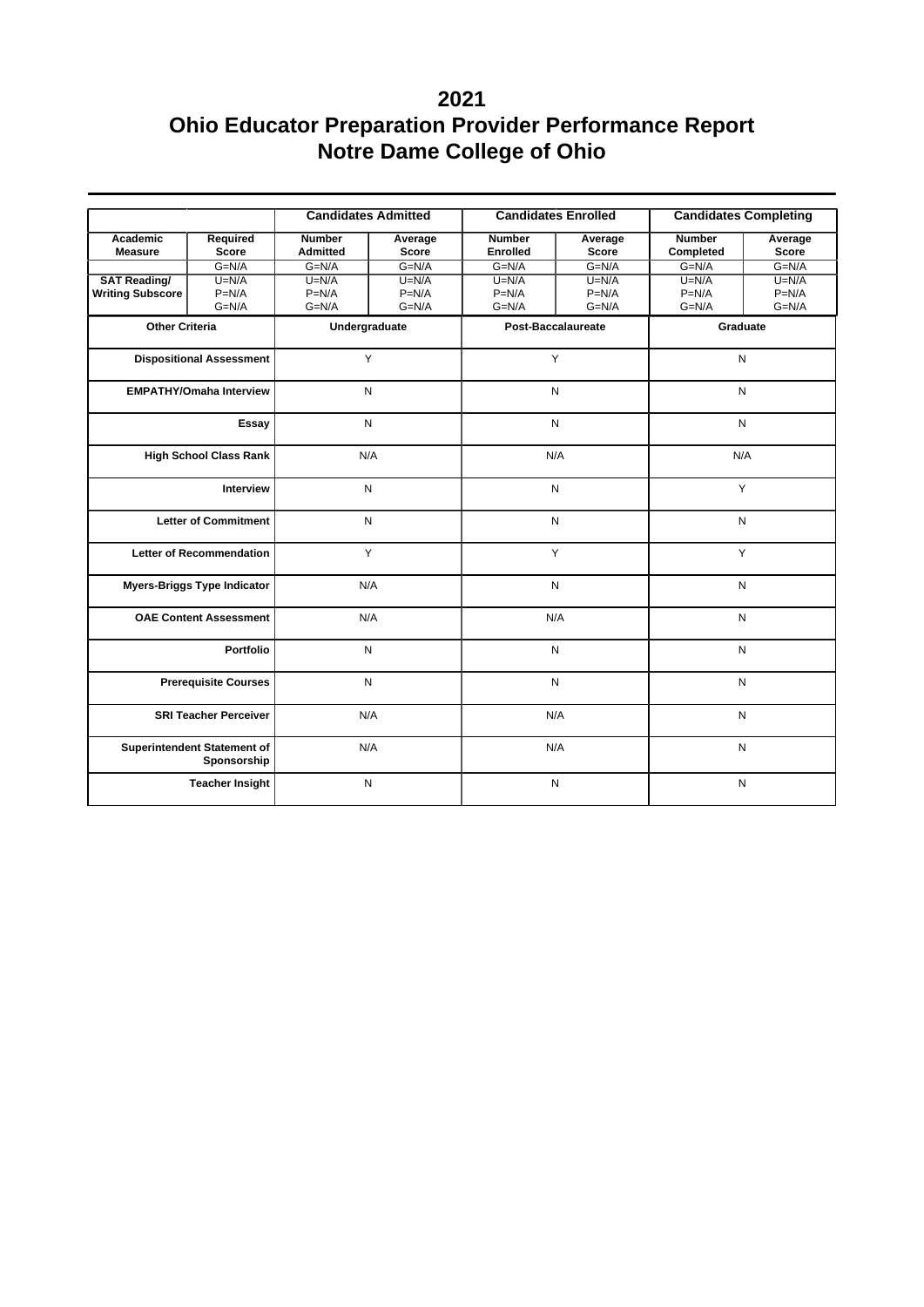## **2021**

# **Ohio Educator Preparation Provider Performance Report Notre Dame College of Ohio**

#### **Principal Program Admission Requirements**

Candidates apply to the graduate program through the Finn Center and consult with a college advisor and the Director of Graduate Education who conducts an interview and reviews undergraduate transcripts. Since courses are online, candidates are also assigned a Wiley advisor to help them negotiate the process of registration. Candidates must carry a 3.0 GPA from undergraduate studies and/or transfer graduate hours. A letter of recommendation from a professional colleague is required.

|                                                |                          |                                  | <b>Candidates Admitted</b> |                                  | <b>Candidates Enrolled</b> | <b>Candidates Completing</b> |                         |
|------------------------------------------------|--------------------------|----------------------------------|----------------------------|----------------------------------|----------------------------|------------------------------|-------------------------|
| Academic<br><b>Measure</b>                     | Required<br><b>Score</b> | <b>Number</b><br><b>Admitted</b> | Average<br><b>Score</b>    | <b>Number</b><br><b>Enrolled</b> | Average<br><b>Score</b>    | <b>Number</b><br>Completed   | Average<br><b>Score</b> |
| $GPA -$<br>Undergraduate                       | 3.00                     | N <sub>10</sub>                  | N <sub>10</sub>            | N <sub>10</sub>                  | N <sub>10</sub>            | N <sub>10</sub>              | N <sub>10</sub>         |
| <b>Praxis I Reading</b>                        | N/A                      | N/A                              | N/A                        | N/A                              | N/A                        | N/A                          | N/A                     |
| <b>ACT Science</b><br><b>Subscore</b>          | N/A                      | N/A                              | N/A                        | N/A                              | N/A                        | N/A                          | N/A                     |
| <b>Praxis I Writing</b>                        | N/A                      | N/A                              | N/A                        | N/A                              | N/A                        | N/A                          | N/A                     |
| <b>GRE Quantitative</b><br><b>Subscore</b>     | N/A                      | N/A                              | N/A                        | N/A                              | N/A                        | N/A                          | N/A                     |
| <b>MAT</b>                                     | N/A                      | N/A                              | N/A                        | N/A                              | N/A                        | N/A                          | N/A                     |
| <b>GRE Verbal</b><br><b>Subscore</b>           | N/A                      | N/A                              | N/A                        | N/A                              | N/A                        | N/A                          | N/A                     |
| <b>ACT Essay</b><br>(Optional)                 | N/A                      | N/A                              | N/A                        | N/A                              | N/A                        | N/A                          | N/A                     |
| <b>Praxis I Math</b>                           | N/A                      | N/A                              | N/A                        | N/A                              | N/A                        | N/A                          | N/A                     |
| <b>ACT Composite</b><br><b>Score</b>           | N/A                      | N/A                              | N/A                        | N/A                              | N/A                        | N/A                          | N/A                     |
| <b>ACT Reading</b><br><b>Subscore</b>          | N/A                      | N/A                              | N/A                        | N/A                              | N/A                        | N/A                          | N/A                     |
| <b>SAT Math</b><br><b>Subscore</b>             | N/A                      | N/A                              | N/A                        | N/A                              | N/A                        | N/A                          | N/A                     |
| <b>SAT Reading/</b><br><b>Writing Subscore</b> | N/A                      | N/A                              | N/A                        | N/A                              | N/A                        | N/A                          | N/A                     |
| <b>GRE Writing</b><br><b>Subscore</b>          | N/A                      | N/A                              | N/A                        | N/A                              | N/A                        | N/A                          | N/A                     |
| <b>Praxis II</b>                               | N/A                      | N/A                              | N/A                        | N/A                              | N/A                        | N/A                          | N/A                     |
| <b>GPA - High School</b>                       | N/A                      | N/A                              | N/A                        | N/A                              | N/A                        | N/A                          | N/A                     |
| <b>ACT Math</b><br><b>Subscore</b>             | N/A                      | N/A                              | N/A                        | N/A                              | N/A                        | N/A                          | N/A                     |
| <b>GRE Composite</b><br><b>Score</b>           | N/A                      | N/A                              | N/A                        | N/A                              | N/A                        | N/A                          | N/A                     |
| <b>GPA - Graduate</b>                          | N/A                      | N/A                              | N/A                        | N/A                              | N/A                        | N/A                          | N/A                     |
| <b>ACT English</b><br><b>Subscore</b>          | N/A                      | N/A                              | N/A                        | N/A                              | N/A                        | N/A                          | N/A                     |
| <b>SAT Composite</b><br><b>Score</b>           | N/A                      | N/A                              | N/A                        | N/A                              | N/A                        | N/A                          | N/A                     |

#### **Principal Preparation Programs**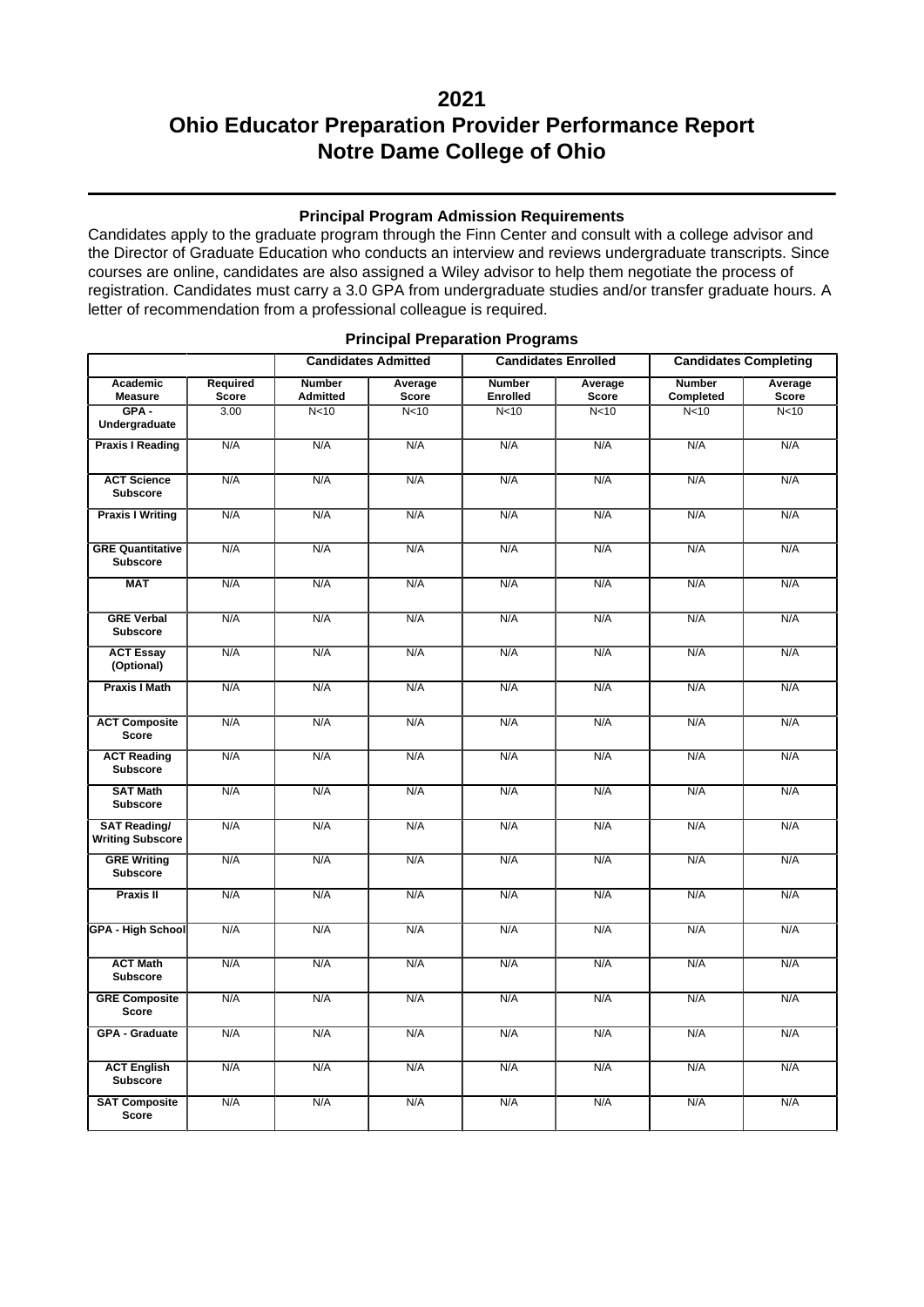|                                                |                          | <b>Candidates Admitted</b>              |                                    |                                  | <b>Candidates Enrolled</b> |                            | <b>Candidates Completing</b> |  |
|------------------------------------------------|--------------------------|-----------------------------------------|------------------------------------|----------------------------------|----------------------------|----------------------------|------------------------------|--|
| Academic<br><b>Measure</b>                     | Required<br><b>Score</b> | <b>Number</b><br><b>Admitted</b>        | Average<br><b>Score</b>            | <b>Number</b><br><b>Enrolled</b> | Average<br><b>Score</b>    | <b>Number</b><br>Completed | Average<br><b>Score</b>      |  |
| <b>SAT Essay,</b><br><b>Writing (Optional)</b> | N/A                      | N/A                                     | N/A                                | N/A                              | N/A                        | N/A                        | N/A                          |  |
|                                                |                          |                                         | <b>Other Criteria</b>              |                                  |                            |                            |                              |  |
|                                                |                          |                                         | <b>Dispositional Assessment</b>    |                                  |                            | N                          |                              |  |
|                                                |                          |                                         | <b>EMPATHY/Omaha Interview</b>     |                                  |                            | N                          |                              |  |
|                                                |                          |                                         | Essay                              |                                  |                            | N                          |                              |  |
|                                                |                          |                                         | Interview                          | Y                                |                            |                            |                              |  |
|                                                |                          |                                         | <b>Letter of Commitment</b>        |                                  |                            | N                          |                              |  |
|                                                |                          |                                         | <b>Letter of Recommendation</b>    |                                  |                            | Y                          |                              |  |
|                                                |                          |                                         | <b>Myers-Briggs Type Indicator</b> |                                  |                            | N                          |                              |  |
|                                                |                          |                                         | Portfolio                          |                                  |                            | N                          |                              |  |
|                                                |                          |                                         | <b>Prerequisite Courses</b>        |                                  |                            | N                          |                              |  |
| <b>SRI Teacher Perceiver</b>                   |                          |                                         |                                    |                                  |                            | N                          |                              |  |
|                                                |                          | Superintendent Statement of Sponsorship |                                    |                                  |                            | N                          |                              |  |
|                                                |                          |                                         | <b>Teacher Insight</b>             |                                  |                            | N                          |                              |  |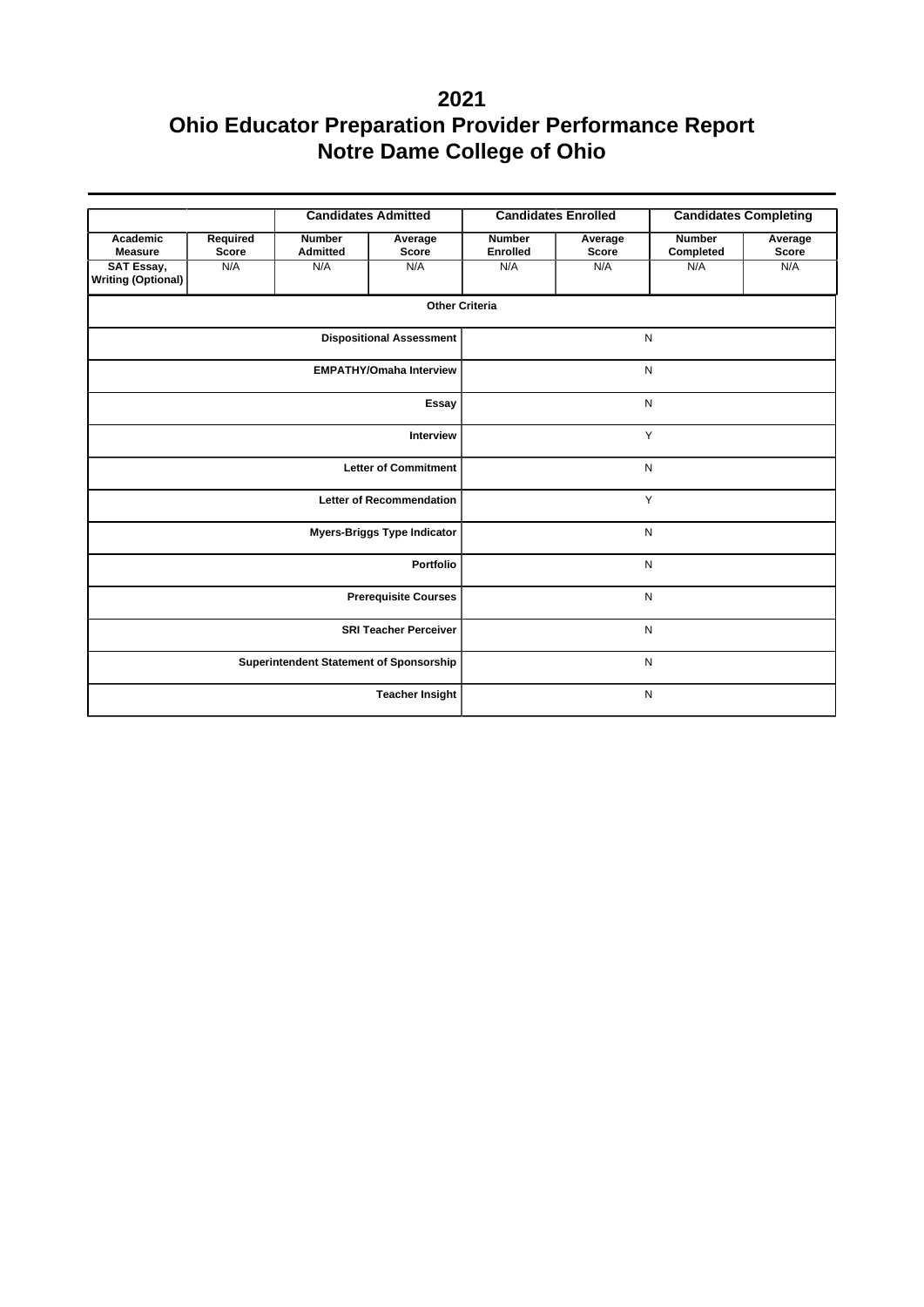### **Pre-Service Teacher Survey Results**

Reporting Period from Sept 1, 2020 to Aug 31, 2021

#### **Description of Data:**

To gather information on student satisfaction with the quality of preparation provided by their educator preparation programs, the Ohio Department of Higher Education administers a survey aligned with the Ohio Standards for the Teaching Profession (OSTP), Ohio licensure requirements, and elements of national accreditation. All Ohio candidates receive an invitation to complete the survey during their professional internship (student teaching). The results of this survey are reflected here. A total of 2,514 respondents completed the survey statewide for a response rate of 51.6 percent.

### **Notre Dame College of Ohio Survey Response Rate = 441.67% Total Survey Responses = 53**

| No.             | Question                                                                                                                                                                                                               | <b>Institution</b><br>Average | <b>State</b><br>Average |
|-----------------|------------------------------------------------------------------------------------------------------------------------------------------------------------------------------------------------------------------------|-------------------------------|-------------------------|
| $\mathbf{1}$    | My teacher licensure program prepared me with knowledge of research on how students<br>learn.                                                                                                                          | 3.58                          | 3.56                    |
| $\overline{2}$  | My teacher licensure program prepared me to recognize characteristics of gifted students,<br>students with disabilities, and at-risk students in order to plan and deliver appropriate<br>instruction.                 | 3.33                          | 3.40                    |
| 3               | My teacher licensure program prepared me with high levels of knowledge and the academic<br>content I plan to teach.                                                                                                    | 3.17                          | 3.42                    |
| 4               | My teacher licensure program prepared me to identify instructional strategies appropriate to<br>my content area.                                                                                                       | 3.50                          | 3.52                    |
| 5               | My teacher licensure program prepared me to understand the importance of linking<br>interdisciplinary experiences.                                                                                                     | 3.50                          | 3.47                    |
| 6               | My teacher licensure program prepared me to align instructional goals and activities with<br>Ohio's academic content standards, including Ohio's Learning Standards.                                                   | 3.83                          | 3.69                    |
| $\overline{7}$  | My teacher licensure program prepared me to use assessment data to inform instruction.                                                                                                                                 | 3.67                          | 3.55                    |
| 8               | My teacher licensure program prepared me to clearly communicate learning goals to students.                                                                                                                            | 3.75                          | 3.58                    |
| 9               | My teacher licensure program prepared me to apply knowledge of how students learn, to<br>inform instruction.                                                                                                           | 3.58                          | 3.60                    |
| 10 <sup>1</sup> | My teacher licensure program prepared me to differentiate instruction to support the learning<br>needs of all students, including students identified as gifted, students with disabilities, and at-<br>risk students. | 3.58                          | 3.51                    |
| 11              | My teacher licensure program prepared me to identify strategies to increase student<br>motivation and interest in topics of study.                                                                                     | 3.50                          | 3.49                    |
| 12              | My teacher licensure program prepared me to create learning situations in which students<br>work independently, collaboratively, and/or a whole class.                                                                 | 3.58                          | 3.66                    |
| 13              | My teacher licensure program prepared me to use strategies for effective classroom<br>management.                                                                                                                      | 3.33                          | 3.41                    |
| 14              | My teacher licensure program prepared me to communicate clearly and effectively.                                                                                                                                       | 3.67                          | 3.65                    |

#### **1=Strongly Disagree 2=Disagree 3=Agree 4=Strongly Agree**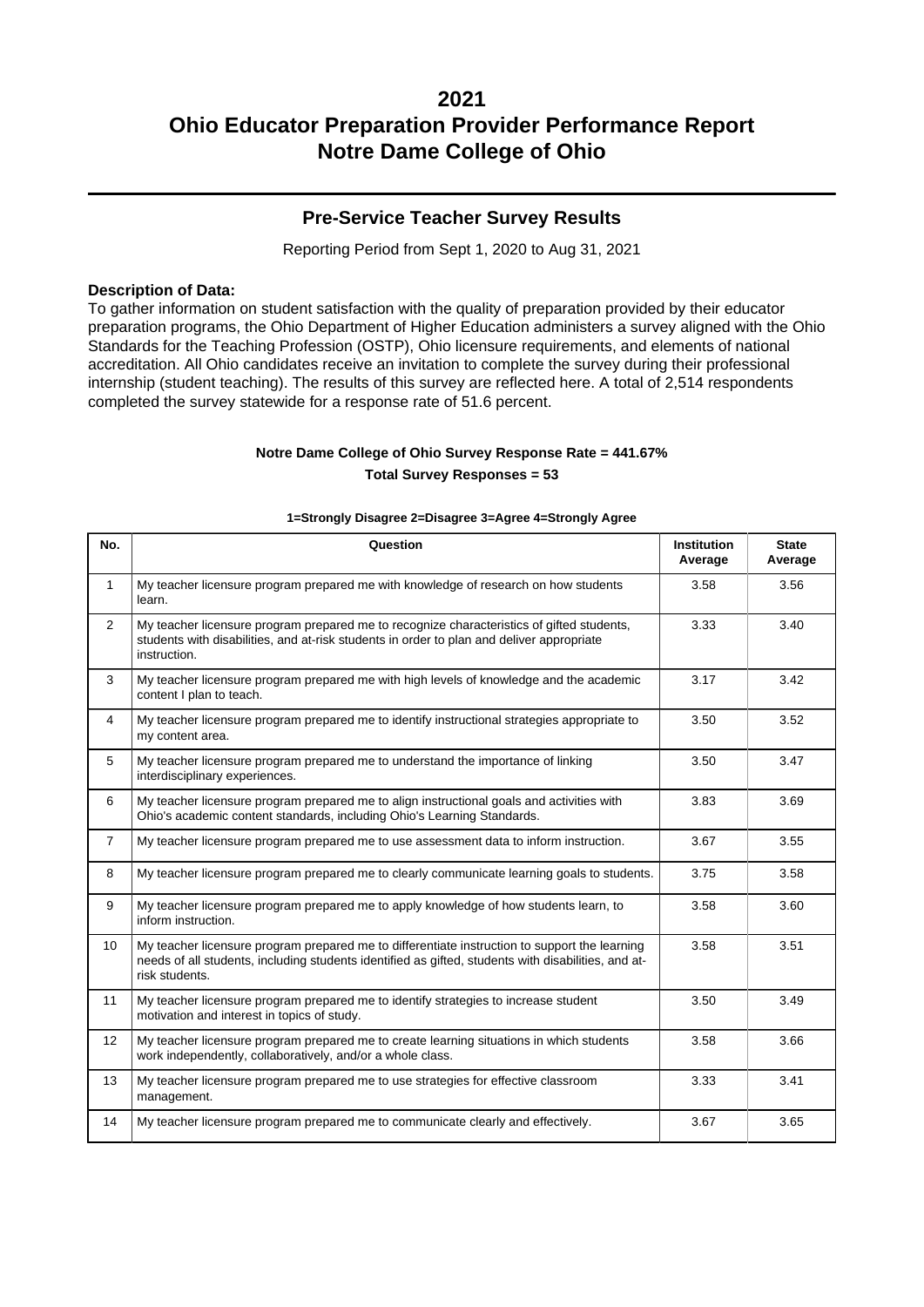| No. | Question                                                                                                                                                                  | Institution<br>Average | <b>State</b><br>Average |  |  |
|-----|---------------------------------------------------------------------------------------------------------------------------------------------------------------------------|------------------------|-------------------------|--|--|
| 15  | My teacher licensure program prepared me to understand the importance of communication<br>with families and caregivers.                                                   | 3.50                   | 3.60                    |  |  |
| 16  | My teacher licensure program prepared me to understand, uphold, and follow professional<br>ethics, policies, and legal codes of professional conduct.                     | 3.50                   | 3.73                    |  |  |
| 17  | My teacher licensure program prepared me to use a variety of diagnostic, formative, and<br>summative assessments.                                                         | 3.58                   | 3.62                    |  |  |
| 18  | My teacher licensure program prepared me to communicate high expectations for all students.                                                                               | 3.67                   | 3.70                    |  |  |
| 19  | My teacher licensure program prepared me to understand students' diverse cultures,<br>language skills, and experiences.                                                   | 3.42                   | 3.56                    |  |  |
| 20  | My teacher licensure program prepared me to treat all students fairly and establish an<br>environment that is respectful, supportive, and caring.                         | 3.67                   | 3.78                    |  |  |
| 21  | My teacher licensure program prepared me to use technology to enhance teaching and<br>3.33<br>student learning.                                                           |                        |                         |  |  |
| 22  | My teacher licensure program prepared me to collaborate with colleagues and members of<br>3.58<br>the community when and where appropriate.                               |                        |                         |  |  |
| 23  | My teacher licensure program collected evidence of my performance on multiple measures to<br>3.67<br>monitor my progress.                                                 |                        |                         |  |  |
| 24  | My teacher licensure program provided me with knowledge of the Ohio Licensure Program<br>standards for my discipline (e.g. NAEYC, CEC, NCTM).                             | 3.17                   | 3.25                    |  |  |
| 25  | My teacher licensure program provided me with knowledge of the operation of Ohio schools<br>as delineated in the Ohio Department of Education School Operating Standards. | 3.17                   | 3.16                    |  |  |
| 26  | My teacher licensure program provided me with knowledge of the requirements for the<br>Resident Educator License.                                                         | 3.08                   | 3.10                    |  |  |
| 27  | My teacher licensure program provided me with knowledge of the Ohio Standards for the<br>Teaching Profession.                                                             | 3.33                   | 3.42                    |  |  |
| 28  | My teacher licensure program provided me with knowledge of the Ohio Standards for<br>3.08<br>Professional Development.                                                    |                        | 3.28                    |  |  |
| 29  | My teacher licensure program provided me with knowledge of the Ohio Academic Content<br>Standards, including Ohio's Learning Standards.                                   | 3.58                   | 3.69                    |  |  |
| 30  | My teacher licensure program provided me with knowledge of the Value-added Growth<br>Measure as defined by the Ohio State Board of Education.                             | 2.67                   | 3.00                    |  |  |
| 31  | My teacher licensure program provided field experiences that supported my development as<br>an effective educator focused on student learning.                            | 3.50                   | 3.74                    |  |  |
| 32  | My teacher licensure program provided field experiences in a variety of settings (urban,<br>suburban, and rural).                                                         | 3.17                   | 3.50                    |  |  |
| 33  | My teacher licensure program provided student teaching experience(s) that supported my<br>development as an effective educator focused on student learning.               | 3.58                   | 3.73                    |  |  |
| 34  | My teacher licensure program provided cooperating teachers who supported me through<br>observation and conferences (face-to-face or via electronic media).                | 3.67                   | 3.74                    |  |  |
| 35  | My teacher licensure program provided university supervisors who supported me through<br>observation and conferences (face-to-face or via electronic media).              | 3.67                   | 3.66                    |  |  |
| 36  | My teacher licensure program provided opportunities to work with diverse students (including<br>gifted students, students with disabilities, and at-risk students).       | 3.33                   | 3.57                    |  |  |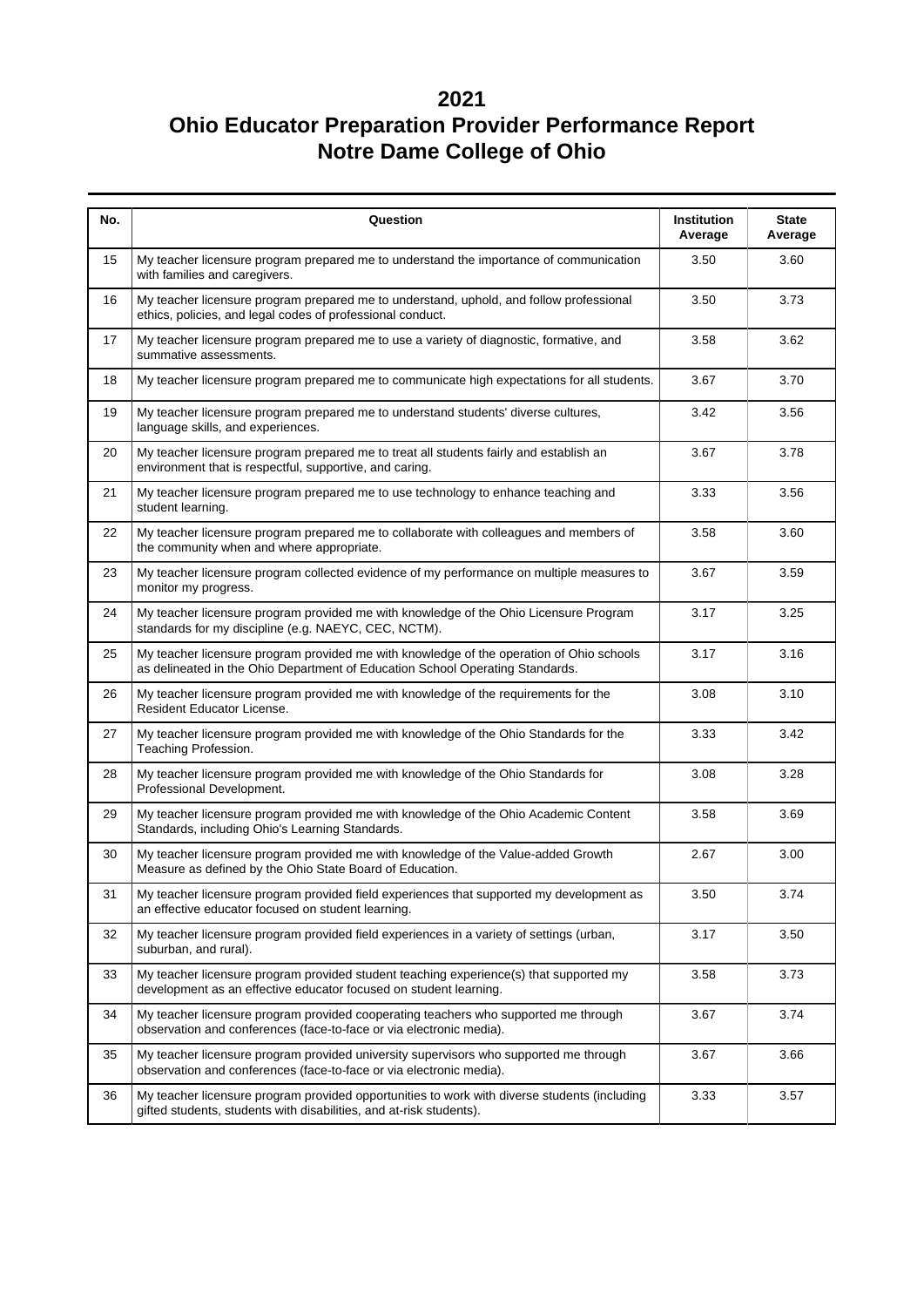| No. | Question                                                                                                                         | <b>Institution</b> | <b>State</b> |
|-----|----------------------------------------------------------------------------------------------------------------------------------|--------------------|--------------|
|     |                                                                                                                                  | Average            | Average      |
| 37  | My teacher licensure program provided opportunities to understand students' diverse cultures,<br>languages, and experiences.     | 3.33               | 3.54         |
| 38  | My teacher licensure program provided opportunities to work with diverse teachers.                                               | 3.42               | 3.28         |
| 39  | My teacher licensure program provided opportunities to interact with diverse faculty.                                            | 3.50               | 3.32         |
| 40  | My teacher licensure program provided opportunities to work and study with diverse peers.                                        | 3.50               | 3.38         |
| 41  | Overall, the faculty in my teacher licensure program demonstrated in-depth knowledge of their<br>field.                          | 3.58               | 3.69         |
| 42  | Overall, the faculty in my teacher licensure program used effective teaching methods that<br>helped promote learning.            | 3.50               | 3.61         |
| 43  | Overall, the faculty in my teacher licensure program modeled respect for diverse populations.                                    | 3.67               | 3.69         |
| 44  | Overall, the faculty in my teacher licensure program integrated diversity-related subject matter<br>within coursework.           | 3.50               | 3.61         |
| 45  | Overall, the faculty in my teacher licensure program used technology to facilitate teaching and<br>learning.                     | 3.58               | 3.67         |
| 46  | Overall, the faculty in my teacher licensure program conducted themselves in a professional<br>manner.                           | 3.58               | 3.71         |
| 47  | My teacher licensure program provided clearly articulated policies published to facilitate<br>progression to program completion. | 3.33               | 3.50         |
| 48  | My teacher licensure program provided opportunities to voice concerns about the program.                                         | 3.25               | 3.29         |
| 49  | My teacher licensure program provided advising to facilitate progression to program<br>completion.                               | 3.33               | 3.51         |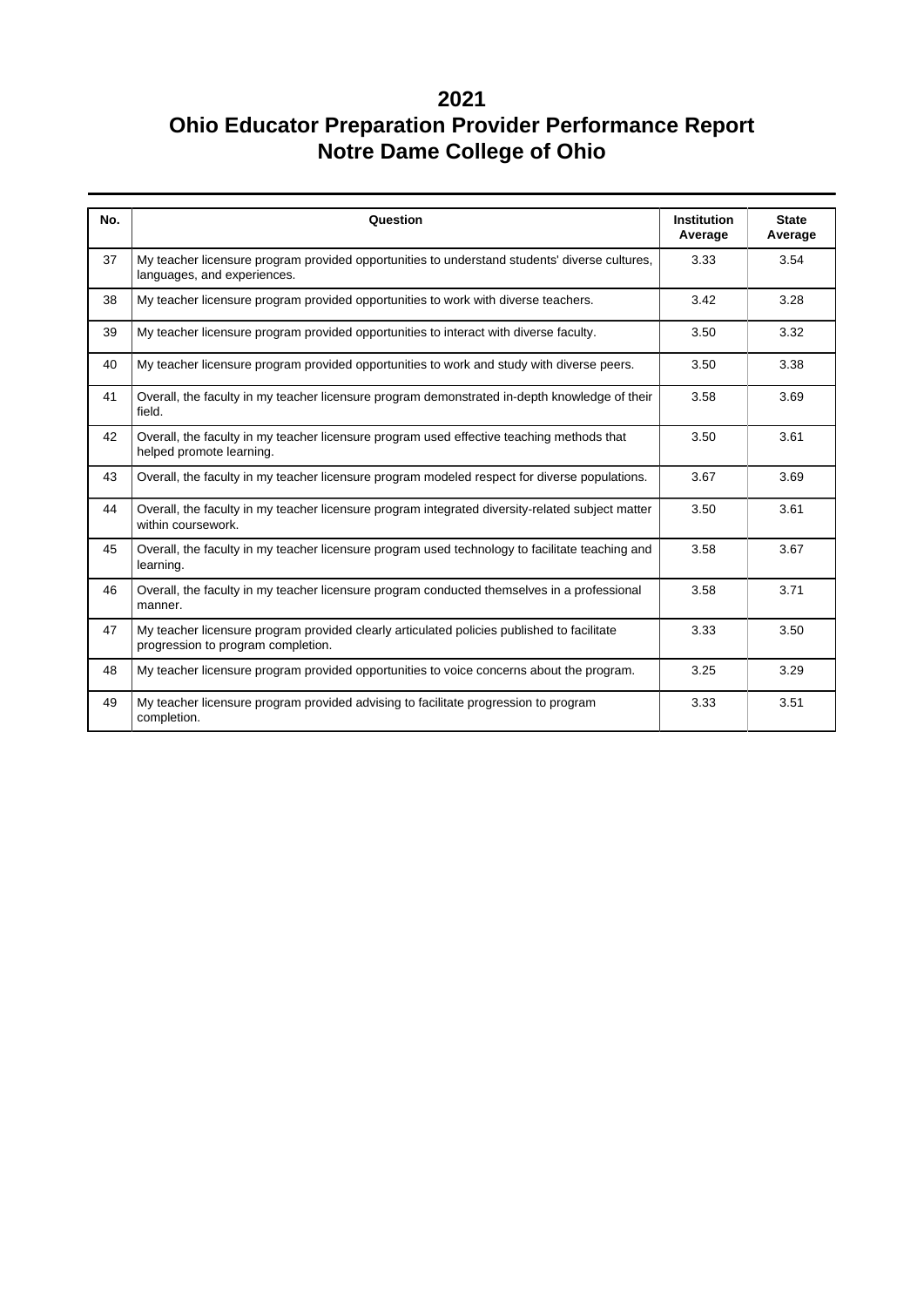## **Statewide Survey of Ohio Resident Educators' Reflections on their Educator Preparation Program**

Reporting Period from Sept 1, 2020 to Aug 31, 2021

#### **Description of Data:**

To gather information on alumni satisfaction with the quality of preparation provided by their educator preparation programs, the Ohio Department of Higher Education administers a survey aligned with the Ohio Standards for the Teaching Profession (OSTP), Ohio licensure requirements, and elements of national accreditation. All Ohio Resident Educators who completed their preparation in Ohio receive an invitation to complete the survey in the fall semester as they enter Year 2 of the Resident Educator program. A total of 456 respondents completed the survey statewide for a response rate of 12.5 percent.

| No.            | Question                                                                                                                                                                                                               | <b>Institution</b><br>Average | <b>State</b><br>Average |
|----------------|------------------------------------------------------------------------------------------------------------------------------------------------------------------------------------------------------------------------|-------------------------------|-------------------------|
| $\mathbf{1}$   | My teacher licensure program prepared me with knowledge of research on how students<br>learn.                                                                                                                          | 3.13                          | 3.43                    |
| $\overline{2}$ | My teacher licensure program prepared me to recognize characteristics of gifted students,<br>students with disabilities, and at-risk students in order to plan and deliver appropriate<br>instruction.                 | 3.07                          | 3.19                    |
| 3              | My teacher licensure program prepared me with high levels of knowledge and the academic<br>content I plan to teach.                                                                                                    | 2.93                          | 3.27                    |
| $\overline{4}$ | My teacher licensure program prepared me to identify instructional strategies appropriate to<br>my content area.                                                                                                       | 3.07                          | 3.37                    |
| 5              | My teacher licensure program prepared me to understand the importance of linking<br>interdisciplinary experiences.                                                                                                     | 3.20                          | 3.26                    |
| 6              | My teacher licensure program prepared me to align instructional goals and activities with<br>Ohio's academic content standards, including Ohio's Learning Standards.                                                   | 3.40                          | 3.53                    |
| $\overline{7}$ | My teacher licensure program prepared me to use assessment data to inform instruction.                                                                                                                                 | 3.33                          | 3.40                    |
| 8              | My teacher licensure program prepared me to clearly communicate learning goals to students.                                                                                                                            | 3.27                          | 3.39                    |
| 9              | My teacher licensure program prepared me to apply knowledge of how students learn, to<br>inform instruction.                                                                                                           | 3.47                          | 3.42                    |
| 10             | My teacher licensure program prepared me to differentiate instruction to support the learning<br>needs of all students, including students identified as gifted, students with disabilities, and at-<br>risk students. | 3.40                          | 3.31                    |
| 11             | My teacher licensure program prepared me to identify strategies to increase student<br>motivation and interest in topics of study.                                                                                     | 3.13                          | 3.23                    |
| 12             | My teacher licensure program prepared me to create learning situations in which students<br>work independently, collaboratively, and/or a whole class.                                                                 | 3.20                          | 3.39                    |
| 13             | My teacher licensure program prepared me to use strategies for effective classroom<br>management.                                                                                                                      | 3.00                          | 3.11                    |

#### **1=Strongly Disagree 2=Disagree 3=Agree 4=Strongly Agree**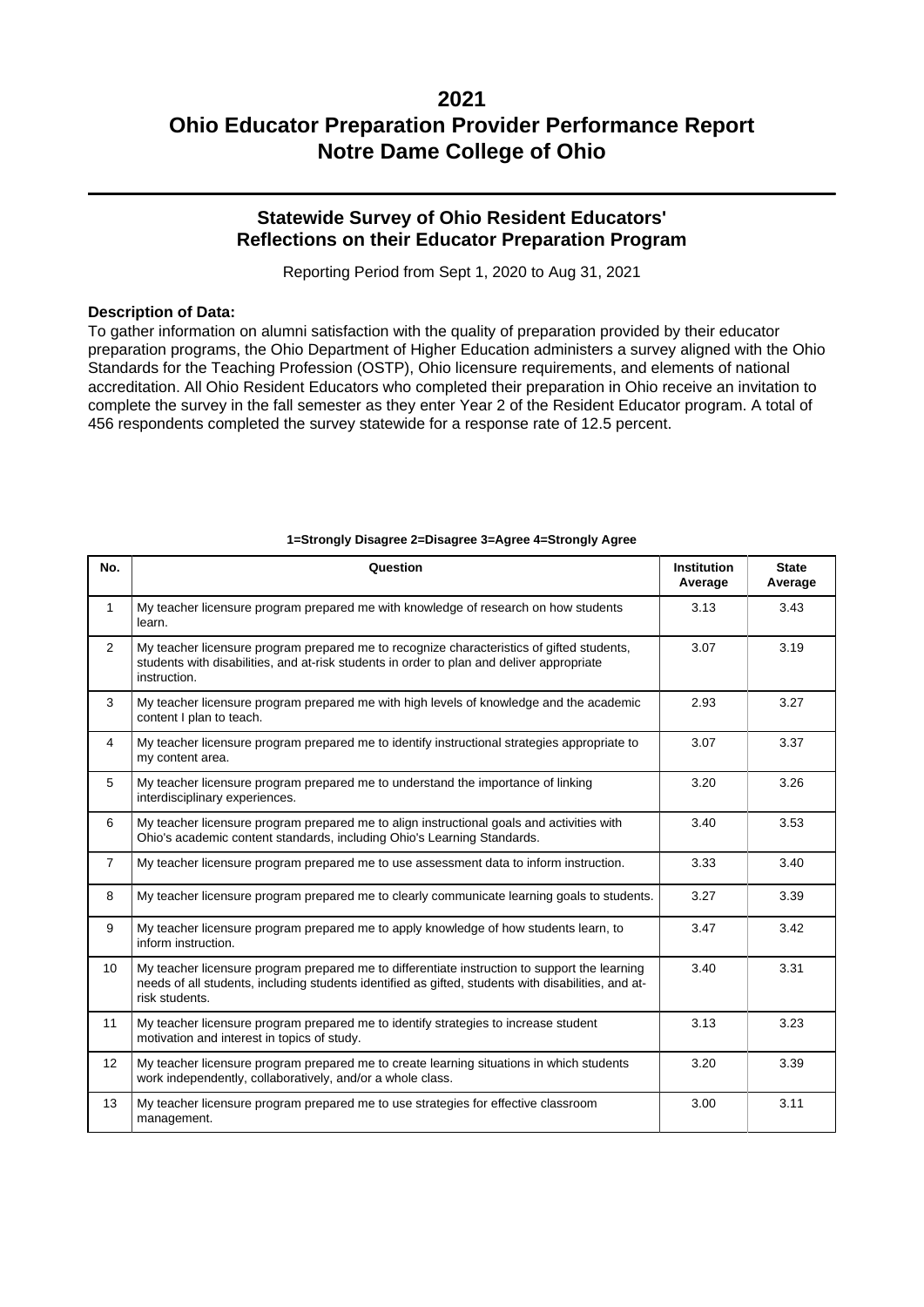| No. | Question                                                                                                                                                                  | Institution<br>Average | <b>State</b><br>Average |  |  |
|-----|---------------------------------------------------------------------------------------------------------------------------------------------------------------------------|------------------------|-------------------------|--|--|
| 14  | My teacher licensure program prepared me to communicate clearly and effectively.                                                                                          | 3.27                   | 3.41                    |  |  |
| 15  | My teacher licensure program prepared me to understand the importance of communication<br>with families and caregivers.                                                   | 3.40                   | 3.35                    |  |  |
| 16  | My teacher licensure program prepared me to understand, uphold, and follow professional<br>ethics, policies, and legal codes of professional conduct.                     | 3.40                   | 3.56                    |  |  |
| 17  | My teacher licensure program prepared me to use a variety of diagnostic, formative, and<br>summative assessments.                                                         | 3.27                   | 3.43                    |  |  |
| 18  | My teacher licensure program prepared me to understand students' diverse cultures,<br>language skills, and experiences.                                                   | 3.33                   | 3.31                    |  |  |
| 19  | My teacher licensure program prepared me to treat all students fairly and establish an<br>environment that is respectful, supportive, and caring.                         | 3.47                   | 3.58                    |  |  |
| 20  | My teacher licensure program prepared me to use technology to enhance teaching and<br>2.80<br>student learning.                                                           |                        |                         |  |  |
| 21  | My teacher licensure program prepared me to collaborate with colleagues and members of<br>3.00<br>the community when and where appropriate.                               |                        |                         |  |  |
| 22  | My teacher licensure program collected evidence of my performance on multiple measures to<br>3.07<br>monitor my progress.                                                 |                        |                         |  |  |
| 23  | My teacher licensure program provided me with knowledge of the Ohio Licensure Program<br>standards for my discipline (e.g. NAEYC, CEC, NCTM).                             | 3.20                   | 3.15                    |  |  |
| 24  | My teacher licensure program provided me with knowledge of the operation of Ohio schools<br>as delineated in the Ohio Department of Education School Operating Standards. | 3.07                   | 3.04                    |  |  |
| 25  | My teacher licensure program provided me with knowledge of the requirements for the<br>Resident Educator License.                                                         | 3.07                   | 3.04                    |  |  |
| 26  | My teacher licensure program provided me with knowledge of the Ohio Standards for the<br>Teaching Profession.                                                             | 3.33                   | 3.30                    |  |  |
| 27  | My teacher licensure program provided me with knowledge of the Ohio Standards for<br>3.13<br>Professional Development.                                                    |                        | 3.15                    |  |  |
| 28  | My teacher licensure program provided me with knowledge of the Ohio Academic Content<br>Standards, including Ohio's Learning Standards.                                   | 3.33                   | 3.46                    |  |  |
| 29  | My teacher licensure program provided me with knowledge of the Value-added Growth<br>Measure as defined by the Ohio State Board of Education.                             | 2.87                   | 2.85                    |  |  |
| 30  | My teacher licensure program provided field experiences that supported my development as<br>an effective educator focused on student learning.                            | 3.33                   | 3.56                    |  |  |
| 31  | My teacher licensure program provided field experiences in a variety of settings (urban,<br>suburban, and rural).                                                         | 2.87                   | 3.33                    |  |  |
| 32  | My teacher licensure program provided student teaching experience(s) that supported my<br>development as an effective educator focused on student learning.               | 3.13                   | 3.52                    |  |  |
| 33  | My teacher licensure program provided cooperating teachers who supported me through<br>observation and conferences (face-to-face or via electronic media).                | 3.27                   | 3.52                    |  |  |
| 34  | My teacher licensure program provided university supervisors who supported me through<br>observation and conferences (face-to-face or via electronic media).              | 3.47                   | 3.50                    |  |  |
| 35  | My teacher licensure program provided opportunities to work with diverse students (including<br>gifted students, students with disabilities, and at-risk students).       | 3.13                   | 3.33                    |  |  |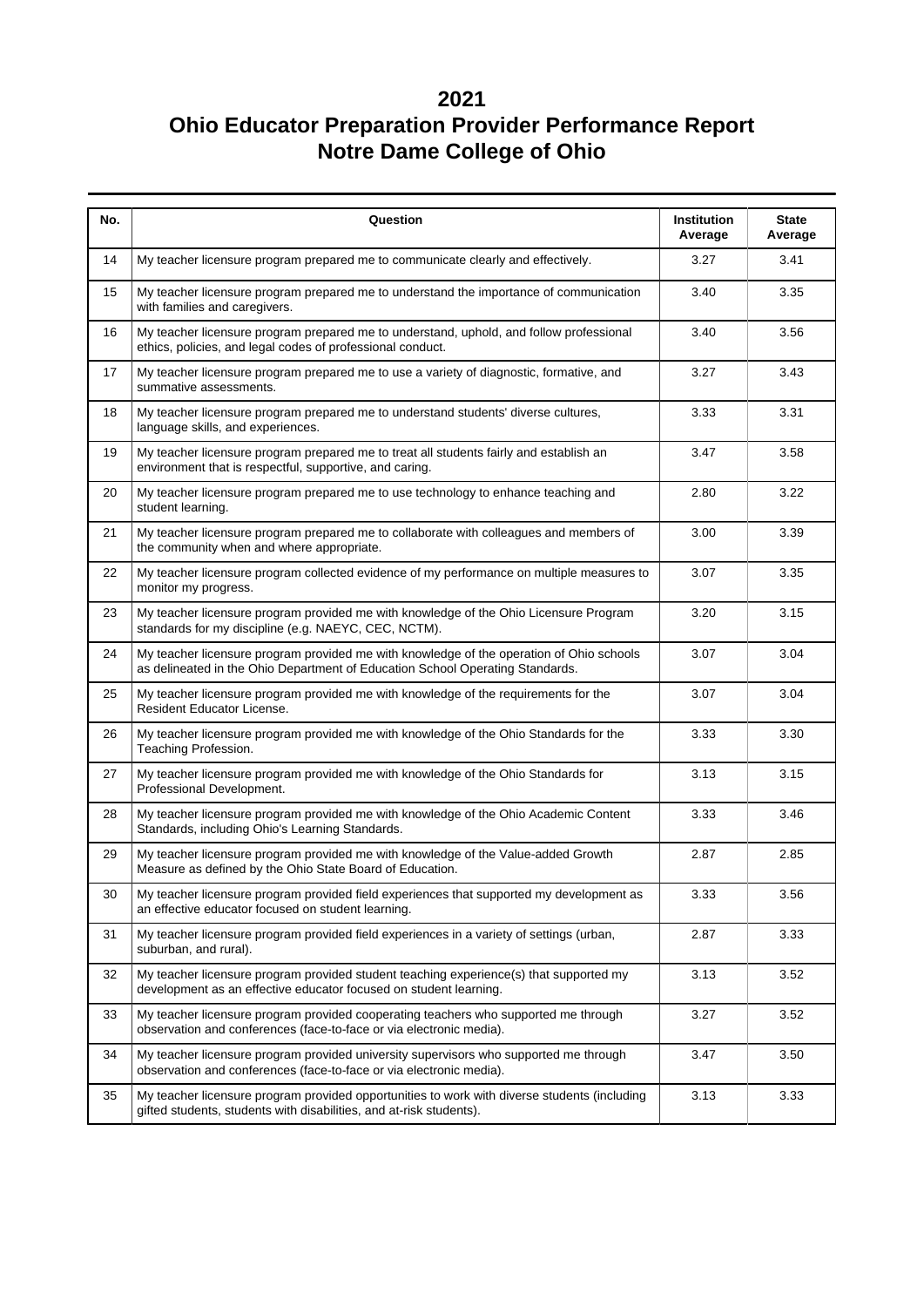| No. | Question                                                                                                                           | <b>Institution</b><br>Average | <b>State</b><br>Average |  |  |
|-----|------------------------------------------------------------------------------------------------------------------------------------|-------------------------------|-------------------------|--|--|
| 36  | My teacher licensure program provided opportunities to understand students' diverse cultures,<br>languages, and experiences.       | 3.27                          | 3.34                    |  |  |
| 37  | My teacher licensure program provided opportunities to work with diverse teachers.                                                 | 2.80                          | 3.13                    |  |  |
| 38  | My teacher licensure program provided opportunities to interact with diverse faculty.                                              | 2.80                          | 3.17                    |  |  |
| 39  | My teacher licensure program provided opportunities to work and study with diverse peers.                                          | 2.93                          | 3.20                    |  |  |
| 40  | Overall, the faculty in my teacher licensure program demonstrated in-depth knowledge of their<br>field.                            | 3.20                          | 3.52                    |  |  |
| 41  | Overall, the faculty in my teacher licensure program used effective teaching methods that<br>helped promote learning.              | 3.13                          | 3.43                    |  |  |
| 42  | Overall, the faculty in my teacher licensure program modeled respect for diverse populations.                                      | 3.33                          | 3.49                    |  |  |
| 43  | Overall, the faculty in my teacher licensure program integrated diversity-related subject matter<br>within coursework.             | 3.20                          | 3.36                    |  |  |
| 44  | Overall, the faculty in my teacher licensure program used technology to facilitate teaching and<br>learning.                       | 3.07                          | 3.34                    |  |  |
| 45  | Overall, the faculty in my teacher licensure program conducted themselves in a professional<br>manner.                             | 3.47                          | 3.53                    |  |  |
| 46  | My teacher licensure program provided clearly articulated policies published to facilitate<br>progression to program completion.   | 3.20                          | 3.35                    |  |  |
| 47  | My teacher licensure program provided opportunities to voice concerns about the program.                                           | 3.07                          | 3.12                    |  |  |
| 48  | 3.33<br>3.34<br>My teacher licensure program provided advising to facilitate progression to program<br>completion.                 |                               |                         |  |  |
| 49  | My teacher licensure program prepared me with the knowledge and skills necessary to enter<br>the classroom as a Resident Educator. | 3.00                          | 3.28                    |  |  |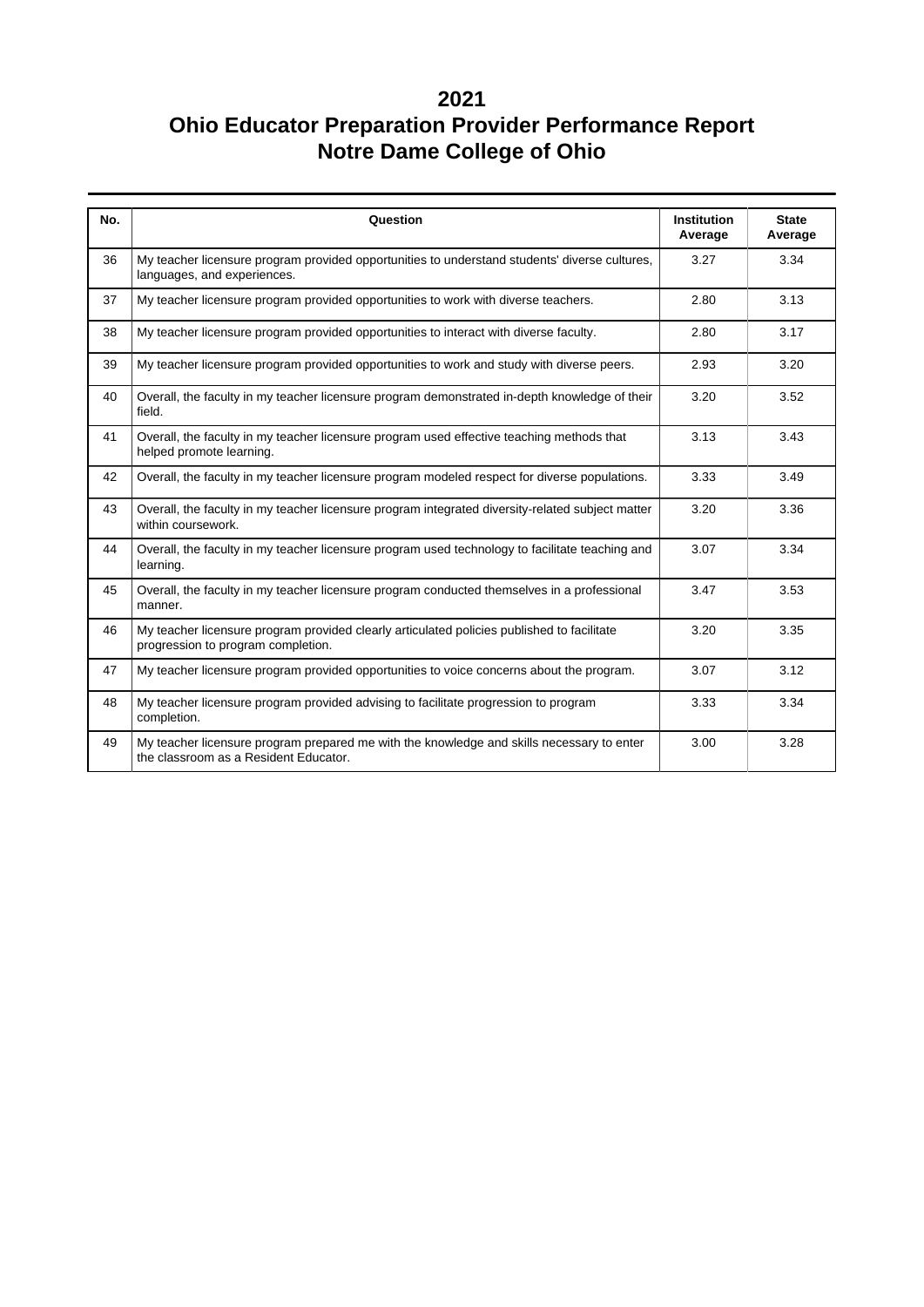### **Principal Intern Survey Results**

Reporting Period from Sept 1, 2020 to Aug 31, 2021

#### **Description of Data:**

To gather information on the quality of preparation provided by their educator preparation providers, the Ohio Department of Higher Education distributes a survey to Ohio principal interns. Questions on the survey are aligned with the Ohio Standards for Principals, Ohio licensure requirements, and elements of national accreditation. A total of 292 respondents completed the survey statewide for a response rate of 20.9 percent.

#### **Notre Dame College of Ohio Survey Response Rate = 342.86% Total Survey Responses = 24**

### **1=Strongly Disagree 2=Disagree 3=Agree 4=Strongly Agree**

| No.            | Question                                                                                                                                                                                                       | <b>Institution</b><br>Average | <b>State</b><br>Average |
|----------------|----------------------------------------------------------------------------------------------------------------------------------------------------------------------------------------------------------------|-------------------------------|-------------------------|
| $\mathbf{1}$   | My program prepared me to lead and facilitate continuous improvement efforts within a school<br>building setting.                                                                                              | N <sub>10</sub>               | 3.64                    |
| $\overline{2}$ | My program prepared me to lead the processes of setting, monitoring, and achieving specific<br>and challenging goals for all students and staff.                                                               | N <sub>10</sub>               | 3.62                    |
| 3              | My program prepared me to anticipate, monitor, and respond to educational developments<br>affecting the school and its environment.                                                                            | N <sub>10</sub>               | 3.62                    |
| 4              | My program prepared me to lead instruction.                                                                                                                                                                    | N <sub>10</sub>               | 3.54                    |
| 5              | My program prepared me to ensure the instructional content being taught is aligned with<br>the academic standards (e.g. national, Common Core, state) and curriculum priorities of the<br>school and district. | N <sub>10</sub>               | 3.57                    |
| 6              | My program prepared me to ensure effective instructional practices meet the needs of all<br>students at high levels of learning.                                                                               | N <sub>10</sub>               | 3.62                    |
| $\overline{7}$ | My program prepared me to encourage and facilitate effective use of data by self and staff.                                                                                                                    | N <sub>10</sub>               | 3.69                    |
| 8              | My program prepared me to advocate for high levels of learning for all students, including<br>students identified as gifted, students with disabilities, and at-risk students.                                 |                               | 3.67                    |
| 9              | My program prepared me to encourage and facilitate effective use of research by self and<br>staff.                                                                                                             | N <sub>10</sub>               | 3.66                    |
| 10             | My program prepared me to support staff in planning and implementing research-based<br>professional development and instructional practices.                                                                   | N <sub>10</sub>               | 3.65                    |
| 11             | My program prepared me to establish and maintain procedures and practices supporting staff<br>and students with a safe environment conducive to learning.                                                      | N <sub>10</sub>               | 3.70                    |
| 12             | My program prepared me to establish and maintain a nurturing school environment<br>addressing the physical and mental health needs of all.                                                                     | N <sub>10</sub>               | 3.64                    |
| 13             | My program prepared me to allocate resources, including technology, to support student and<br>staff learning.                                                                                                  | N <sub>10</sub>               | 3.55                    |
| 14             | My program prepared me to uphold and model professional ethics; local, state, and national<br>policies; and, legal codes of conduct                                                                            | N <sub>10</sub>               | 3.74                    |
| 15             | My program prepared me to share leadership with staff, students, parents, and community<br>members.                                                                                                            | N <sub>10</sub>               | 3.75                    |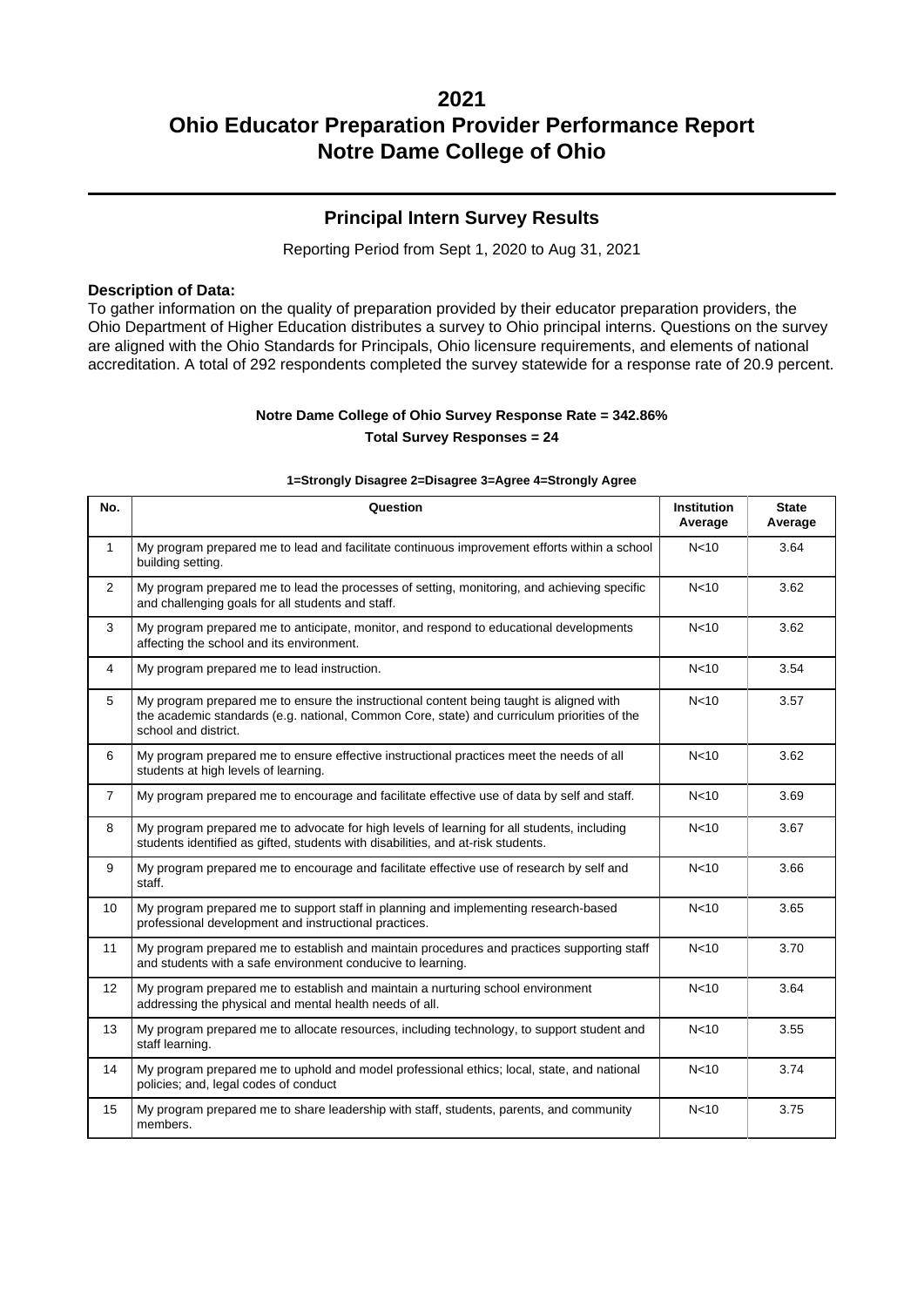| No. | Question                                                                                                                                                       | Institution<br>Average | <b>State</b><br>Average |  |  |
|-----|----------------------------------------------------------------------------------------------------------------------------------------------------------------|------------------------|-------------------------|--|--|
| 16  | My program prepared me to establish effective working teams and developing structures for<br>collaboration between teachers and educational support personnel. | N <sub>10</sub>        | 3.70                    |  |  |
| 17  | My program prepared me to foster positive professional relationships among staff.                                                                              | N <sub>10</sub>        | 3.74                    |  |  |
| 18  | My program prepared me to support and advance the leadership capacity of educators.                                                                            | N <sub>10</sub>        | 3.70                    |  |  |
| 19  | My program prepared me to utilize good communication skills, both verbal and written, with all<br>stakeholder audiences.                                       | N <sub>10</sub>        | 3.70                    |  |  |
| 20  | My program prepared me to connect the school with the community through print and<br>electronic media.                                                         | N <sub>10</sub>        | 3.54                    |  |  |
| 21  | My program prepared me to involve parents and communities in improving student learning.                                                                       | N <sub>10</sub>        | 3.63                    |  |  |
| 22  | My program prepared me to use community resources to improve student learning.                                                                                 | N <sub>10</sub>        | 3.56                    |  |  |
| 23  | N <sub>10</sub><br>My program prepared me to establish expectations for using culturally responsive practices<br>that acknowledge and value diversity.         |                        |                         |  |  |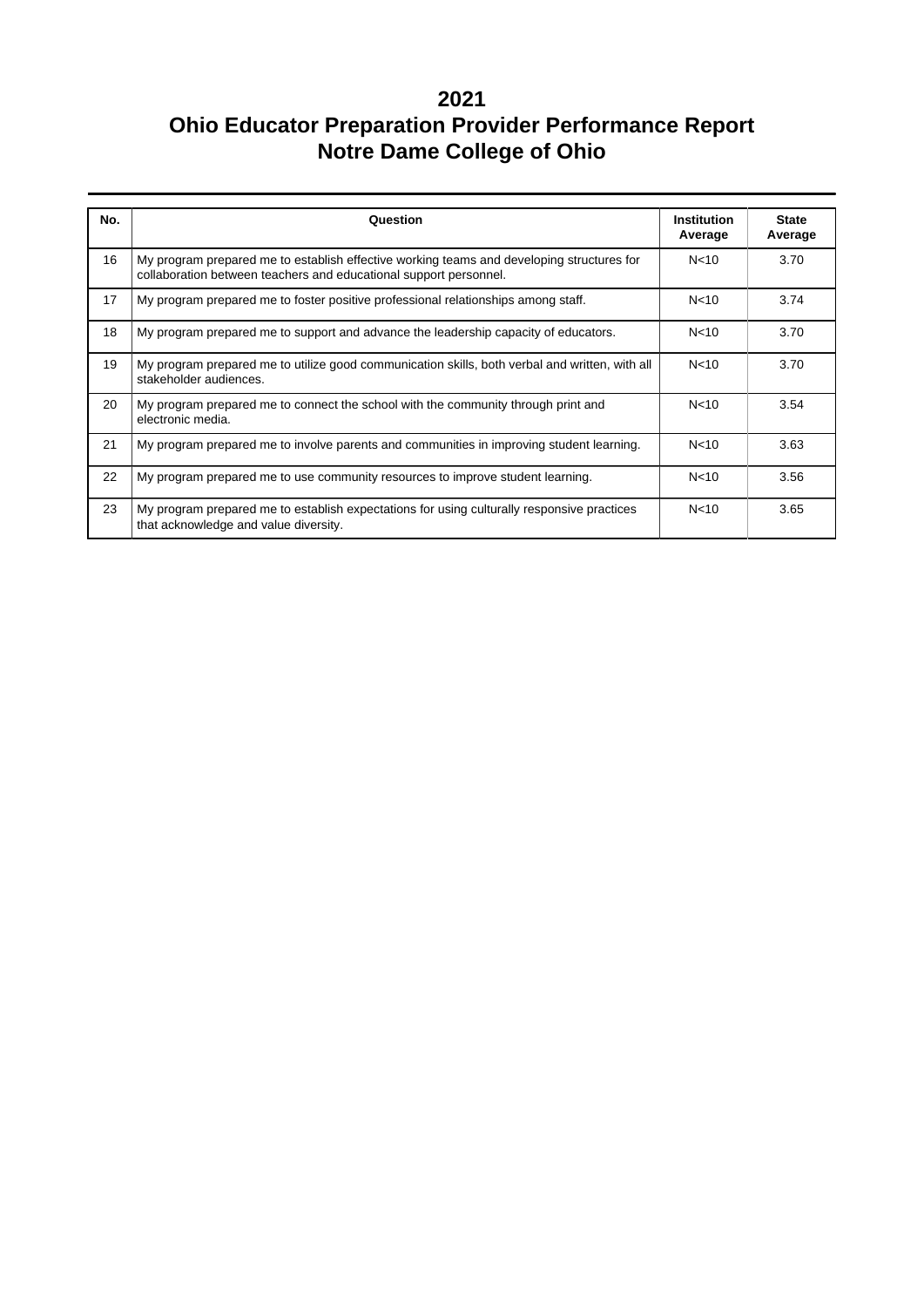**Description of Data:**

| No.            | Question                                                                                                                                                                                                                                                                     | <b>Institution</b><br>Average | <b>State</b><br>Average |
|----------------|------------------------------------------------------------------------------------------------------------------------------------------------------------------------------------------------------------------------------------------------------------------------------|-------------------------------|-------------------------|
| $\mathbf{1}$   | The principal preparation program prepared the school leader candidate to understand<br>leading and facilitating continuous improvement efforts within a school building setting.                                                                                            | N/A                           | 3.39                    |
| $\overline{2}$ | The principal preparation program prepared the school leader candidate to understand<br>leading the process of setting, monitoring, and achieving specific and challenging goals for all<br>students and staff.                                                              | N/A                           | 3.35                    |
| 3              | The principal preparation program prepared the school leader candidate to understand<br>anticipating, monitoring, and responding to educational developments affecting the school and<br>its environment.                                                                    | N/A                           | 3.36                    |
| 4              | The principal preparation program prepared the school leader candidate to understand<br>ensuring the instructional content being taught is aligned with the academic standards (i.e.,<br>national, Common Core, state) and curriculum priorities of the school and district. | N/A                           | 3.34                    |
| 5              | The principal preparation program prepared the school leader candidate to understand<br>ensuring effective instructional practices that meet the needs of all students at high levels of<br>learning.                                                                        | N/A                           | 3.34                    |
| 6              | The principal preparation program prepared the school leader candidate to understand<br>advocating for high levels of learning for all students, including students identified as gifted,<br>students with disabilities and at-risk students.                                | N/A                           | 3.38                    |
| $\overline{7}$ | The principal preparation program prepared the school leader candidate to understand<br>encouraging and facilitating effective use of data by self and staff.                                                                                                                | N/A                           | 3.38                    |
| 8              | The principal preparation program prepared the school leader candidate to understand<br>encouraging and facilitating effective use of research by self and staff.                                                                                                            | N/A                           | 3.36                    |
| 9              | The principal preparation program prepared the school leader candidate to understand<br>supporting staff in planning and implementing research-based professional development.                                                                                               | N/A                           | 3.41                    |
| 10             | The principal preparation program prepared the school leader candidate to understand<br>establishing and maintaining procedures and practices supporting staff and students with a<br>safe environment conducive to learning.                                                | N/A                           | 3.45                    |
| 11             | The principal preparation program prepared the school leader candidate to understand<br>establishing and maintaining a nurturing school environment addressing the physical and<br>mental health needs of all.                                                               | N/A                           | 3.44                    |
| 12             | The principal preparation program prepared the school leader candidate to understand<br>allocating resources, including technology, to support student and staff learning.                                                                                                   | N/A                           | 3.37                    |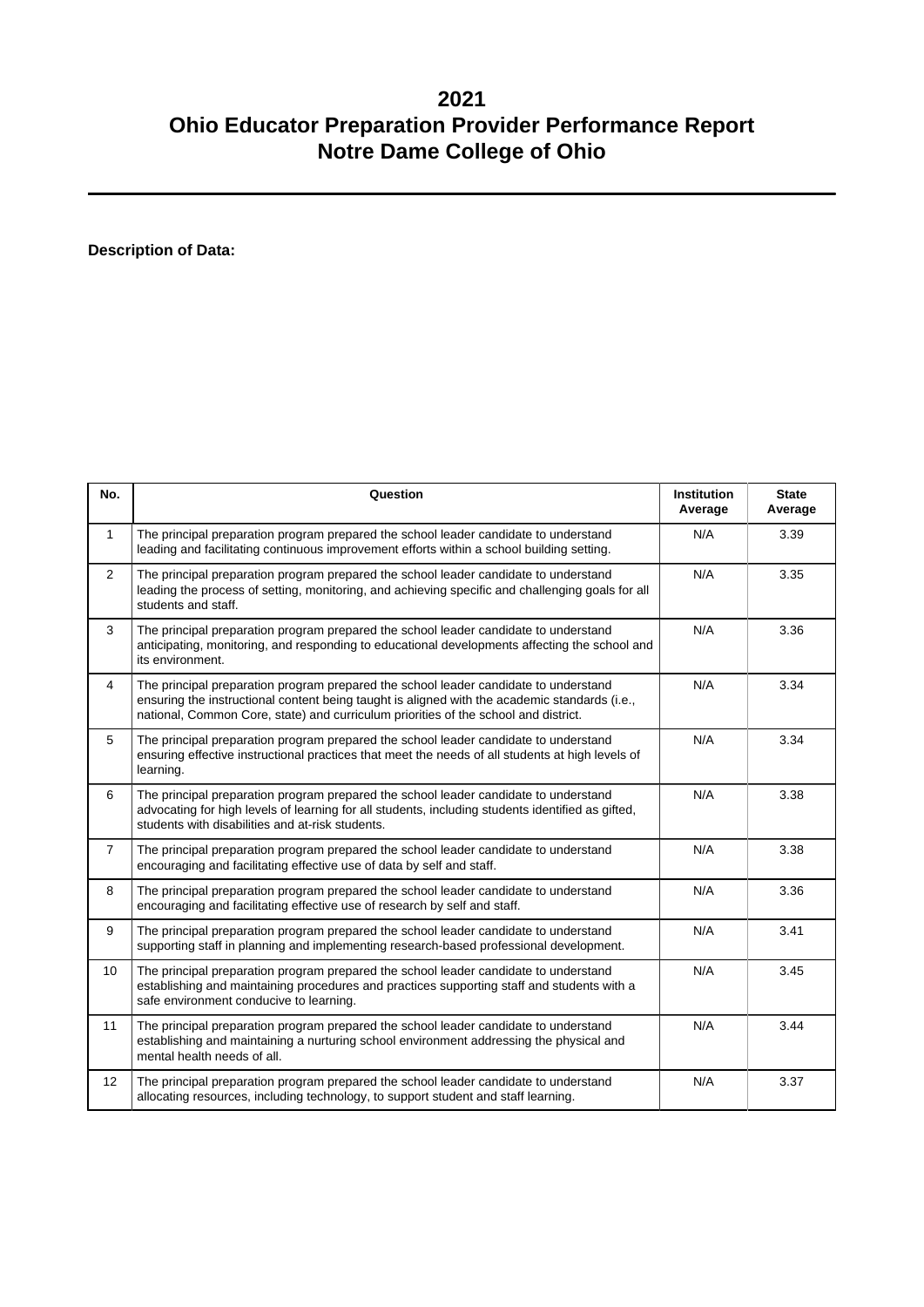| No. | Question                                                                                                                                                                                                 | <b>Institution</b><br>Average | <b>State</b><br>Average |
|-----|----------------------------------------------------------------------------------------------------------------------------------------------------------------------------------------------------------|-------------------------------|-------------------------|
| 13  | The principal preparation program prepared the school leader candidate to understand<br>upholding and modeling professional ethics; local, state, and national policies; and, legal<br>codes of conduct. | N/A                           | 3.49                    |
| 14  | The principal preparation program prepared the school leader candidate to understand<br>connecting the school with the community through print and electronic media.                                     | N/A                           | 3.31                    |
| 15  | The principal preparation program prepared the school leader candidate to understand<br>involving parents and communities in improving student learning.                                                 | N/A                           | 3.34                    |
| 16  | The principal preparation program prepared the school leader candidate to understand using<br>community resources to improve student learning.                                                           | N/A                           | 3.27                    |
| 17  | The principal preparation program prepared the school leader candidate to understand<br>establishing expectations for using culturally responsive practices that acknowledge and value<br>diversity.     | N/A                           | 3.36                    |
| 18  | The school leader candidate's preparation program provided me with training on how to<br>mentor the school leader candidate.                                                                             | N/A                           | 2.67                    |
| 19  | I participated in and/or accessed the provided mentor training and/or materials.                                                                                                                         | N/A                           | 2.90                    |
| 20  | The training by the school leader's preparation program adequately prepared me to mentor<br>the school leader candidate.                                                                                 | N/A                           | 2.21                    |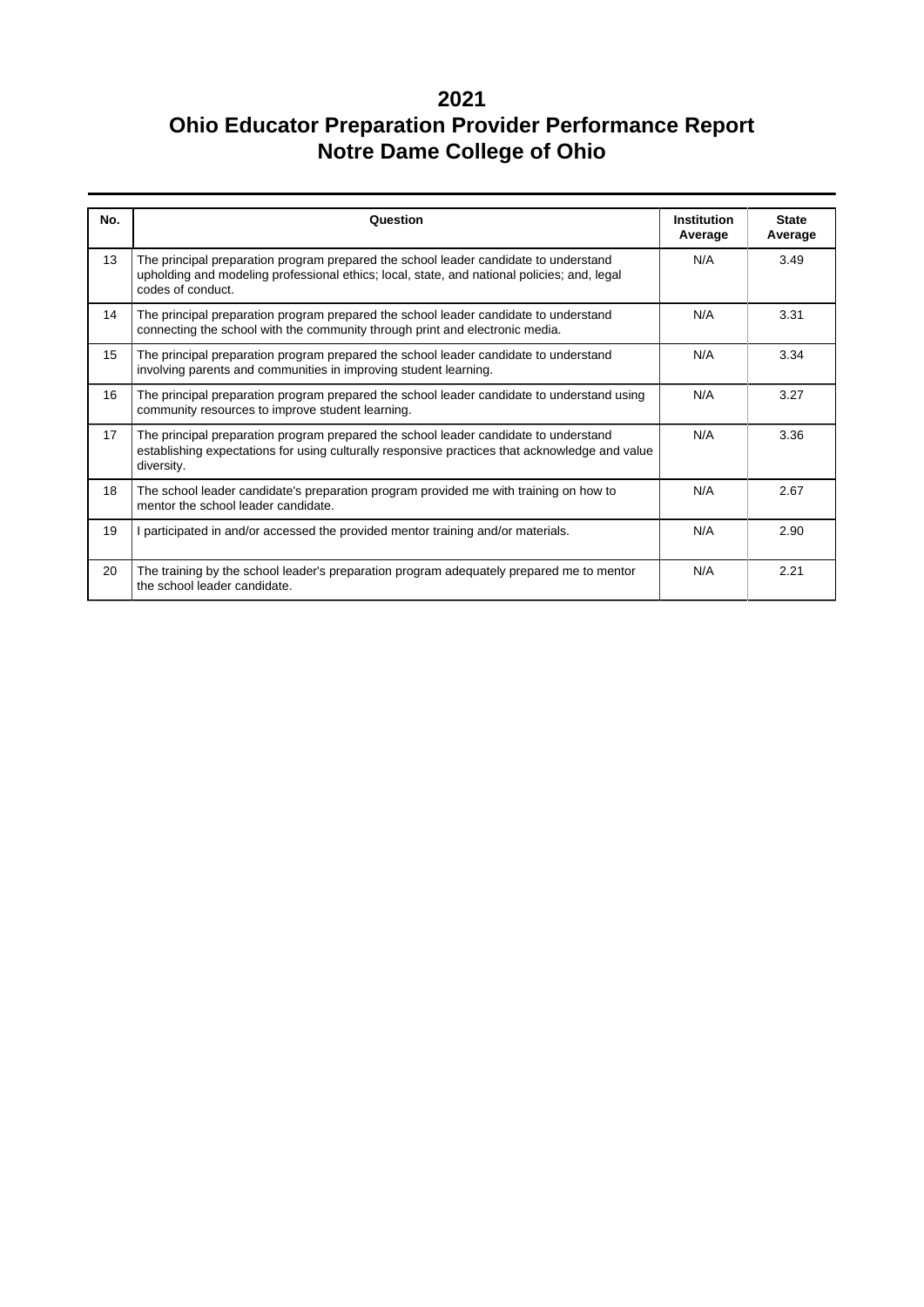### **National Accreditation Status**

Reporting Period from Sept 1, 2020 to Aug 31, 2021 (Data Source: Ohio Department of Higher Education)

#### **Description of Data:**

All educator preparation programs (EPPs) in Ohio are required to be accredited by either the National Council for Accreditation of Teacher Education (NCATE), the Teacher Education Accreditation Council (TEAC), or their successor agency, the Counciil for Accreditation of Educator Preparation (CAEP). Accreditation is a mechanism to ensure the quality of an institution and its programs. The accreditation of an institution and/or program helps employers evaluate the professional preparation of job applicants.

| <b>Accrediting Agency</b>   | CAEP       |
|-----------------------------|------------|
| Date of Last Review         | Oct-18     |
| <b>Accreditation Status</b> | Accredited |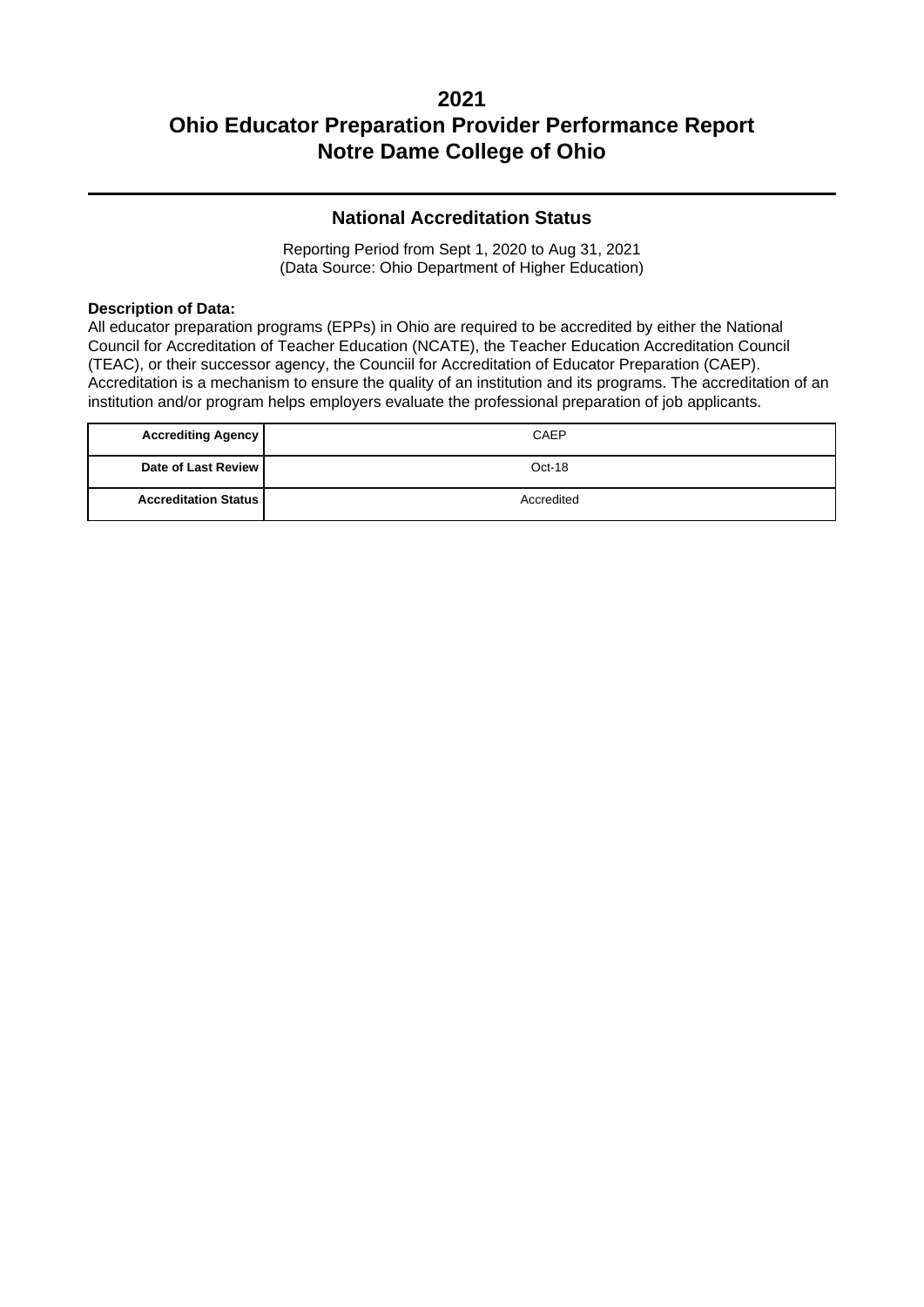### **Teacher Residency Program**

Reporting Period from Sept 1, 2020 to Aug 31, 2021 (Data Source: Notre Dame College of Ohio)

#### **Description of Data:**

The Resident Educator Program in Ohio encompasses a robust four-year teacher development system. The data below show the persistence of Ohio Educator Preparation Provider graduates through the program.

Data from this table capture a year-to-year snapshot of the persistence of Ohio Educator Preparation Provider graduates through the program. Corrections to prior year reporting may be captured in the current year's reporting. Data used to create this "snapshot" table are sourced not only from the current year's resident educator completion data results, but also prior year results because a Resident Educator may fail to complete all the program year requirements within the same academic year.

Some of the scenarios addressed in the design of the table are as follows:

1. A normal scenario, where a student is reported each year and is listed as completed. In this case, we include them in only the Entering/Persisting counts for the current year.

2. A scenario where a student is reported as entering one year, but not as completed, but then reported the following year as completing the previous year and current year. In this case, we include them in the Persisting count for the previous year, but not the Entering count. We also include them in the Entering and Persisting counts for the current year.

3. A scenario where a student is not reported one year, but reported with records for the previous year and the current year the following year (both as completed). In this scenario, we include them in both the Entering and Persisting counts for both years.

4. A scenario involving a registration fluke where a student completes Year 1 of the RE program with an issued RE license, but not an effective or valid license until the following school year. For example, a teacher has all the qualifications for a full license, but completed Year 1 under a sub license (in which the work is counted) and Year 2 under a RE license.

| <b>Initial</b><br>Licensure<br><b>Effective</b><br>Year | <b>Residency Year 1</b> |    |            |                 | <b>Residency Year 2</b> |            | <b>Residency Year 3</b><br><b>Residency Year 4</b> |     |                   |          |     |            |
|---------------------------------------------------------|-------------------------|----|------------|-----------------|-------------------------|------------|----------------------------------------------------|-----|-------------------|----------|-----|------------|
|                                                         | <b>Entering</b>         |    | Persisting | <b>Entering</b> |                         | Persisting | Entering                                           |     | <b>Persisting</b> | Entering |     | Completing |
| 2017                                                    | 3                       | 3  | 100%       | 6               | 6                       | 100%       | 12                                                 | 12  | 100%              | 29       | 28  | 96.6%      |
| 2018                                                    | $\overline{2}$          | 2  | 100%       | 12              | 13                      | 108.3%     | 34                                                 | 34  | 100%              | N/A      | N/A | N/A        |
| 2019                                                    | 15                      | 15 | 100%       | 37              | 37                      | 100%       | N/A                                                | N/A | N/A               | N/A      | N/A | N/A        |
| 2020                                                    | 22                      | 22 | 100%       | N/A             | N/A                     | N/A        | N/A                                                | N/A | N/A               | N/A      | N/A | N/A        |

#### **Ohio EPP Program Completers Persisting in the State Resident Educator Program who were Prepared at Notre Dame College of Ohio**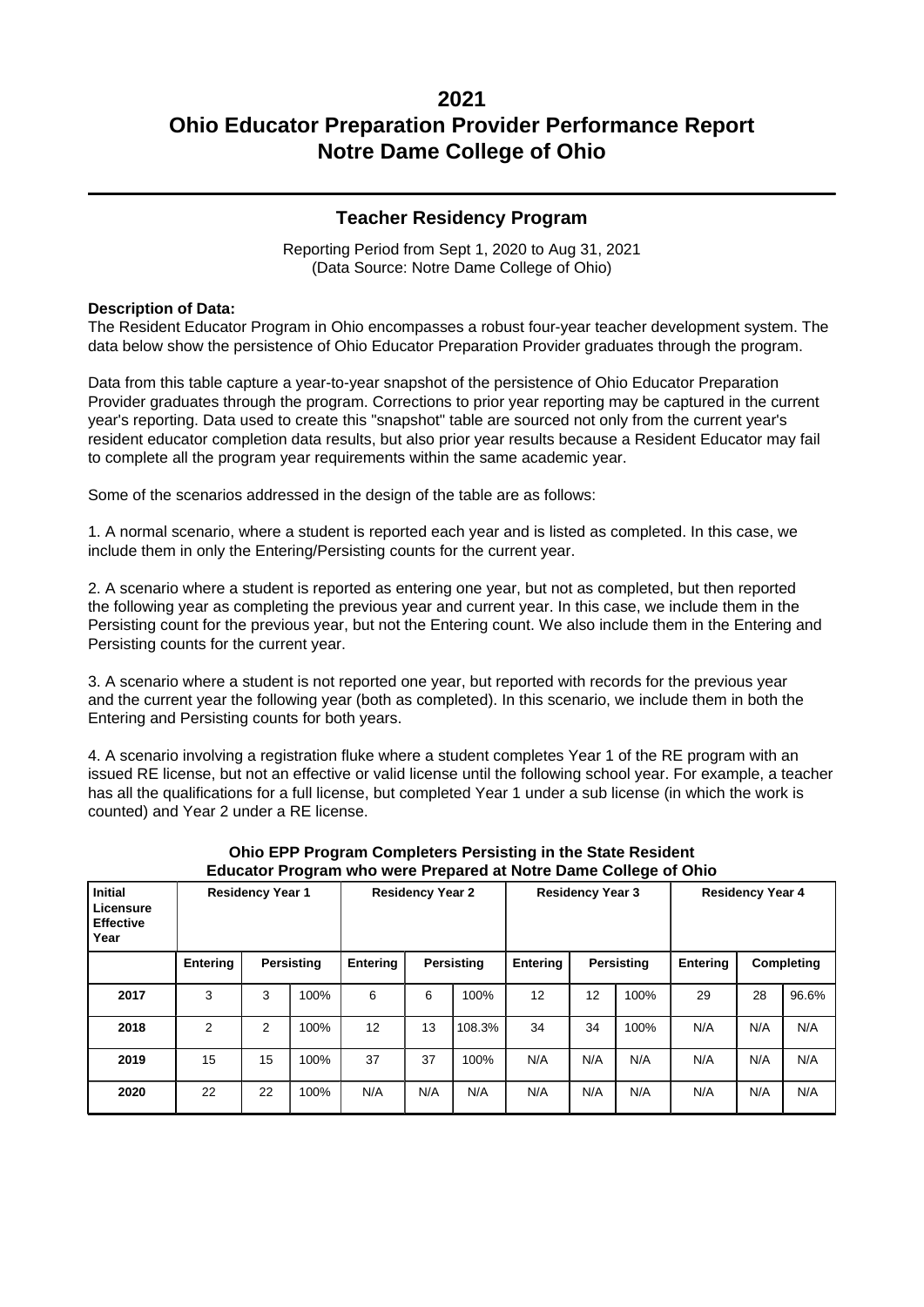### **Excellence and Innovation Initiatives**

Reporting Period from Sept 1, 2020 to Aug 31, 2021 (Data Source: Notre Dame College of Ohio)

#### **Description of Data:**

This section reflects self-reported information from Ohio Educator Preparation Providers on a maximum of three initiatives geared to increase excellence and support innovation in the preparation of Ohio educators.

#### **Teacher Preparation Programs**

| Initiative:                    | Revision of Primary P-5 Program                                                                                                                                                                                                                                                                                                                                                                                                                                                                                                                                                                     |
|--------------------------------|-----------------------------------------------------------------------------------------------------------------------------------------------------------------------------------------------------------------------------------------------------------------------------------------------------------------------------------------------------------------------------------------------------------------------------------------------------------------------------------------------------------------------------------------------------------------------------------------------------|
| Purpose:                       | To update general core courses to meet the requirements of the new OAE in Primary P-5 in preparation<br>of 2022                                                                                                                                                                                                                                                                                                                                                                                                                                                                                     |
| Goal:                          | To provide candidates with the background knowledge needed to succeed on the new Primary P-5<br>Content Exam                                                                                                                                                                                                                                                                                                                                                                                                                                                                                        |
| <b>Number of Participants:</b> | 3                                                                                                                                                                                                                                                                                                                                                                                                                                                                                                                                                                                                   |
| Strategy:                      | Three full-time faculty members conducted a content analysis of the new OAE in Primary P-5.<br>content only, and compared with the current syllabi and course outcomes in the general core content<br>requirements. It was decided that the current curriculum did not provide the necessary knowledge<br>for the new exam. Content area professors were consulted and a new set of general core content<br>requirements was submitted to the college for approval. This new curriculum will be going before the<br>Faculty Senate in January for inclusion in the 2022-2023 Undergraduate Catalog. |
| Demonstration of Impact:       | Impact will not be known until the 2022-2023 Primary P-5 candidates take their OAE Content Exam in<br>2025 and beyond.                                                                                                                                                                                                                                                                                                                                                                                                                                                                              |